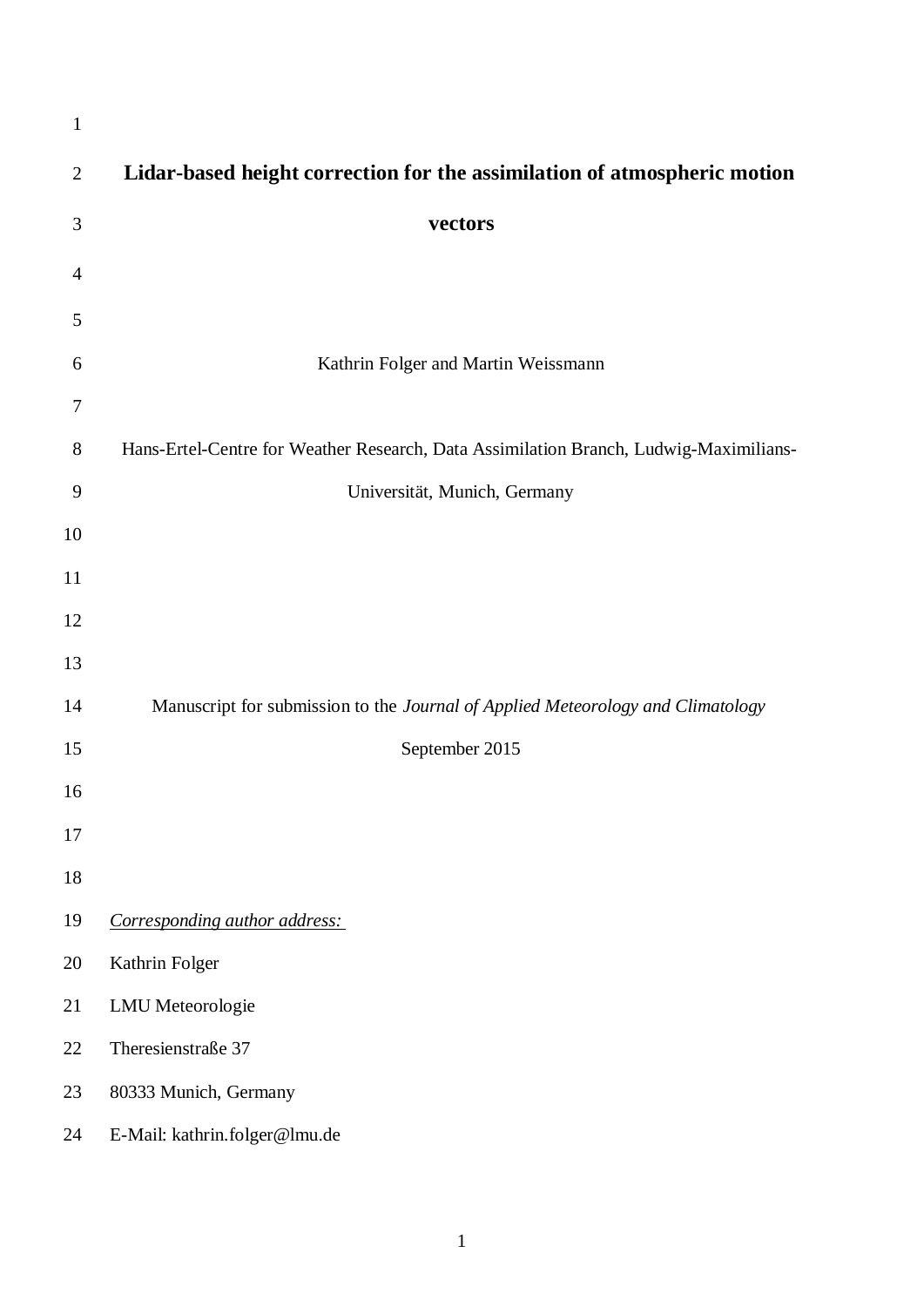**Abstract**

 The study uses lidar observations from the polar orbiting *Cloud–Aerosol Lidar and Infrared Pathfinder Satellite Observations* (CALIPSO) satellite to correct operational atmospheric motion vector (AMV) pressure heights. This intends to reduce the height assignment error as well as the horizontal error correlation of AMVs for their use in data assimilation. Additionally, AMVs are treated as winds in a vertical layer as proposed by several recent studies. Corrected and uncorrected AMV winds are evaluated using short-term forecasts of the global forecasting system of the German Weather Service.

 At first, a direct lidar-based height correction of collocated AMV and CALIPSO observations is evaluated. Assigning AMV winds from Meteosat-10 to ~120 hPa deep layers below the lidar cloud top reduces the wind errors of AMVs from Meteosat-10 by 7-15%. In addition, the AMV error correlation is reduced by about 50 km through the correction. However, such a direct correction can only be applied to collocated AMV/CALIPSO observations that exhibit a comparably small subset of all AMVs.

 Secondly, CALIPSO observations are used to derive statistical height bias correction functions for a general height correction of all operational AMVs from Meteosat-10. Such a bias correction achieves on average about 50% of the error reduction of the direct correction. Results for other satellites are more ambiguous, but still encouraging. Given that such a bias correction can be applied to all AMVs from a geostationary satellite, the method exhibits a promising approach for the assimilation of AMVs in numerical weather prediction models in the future.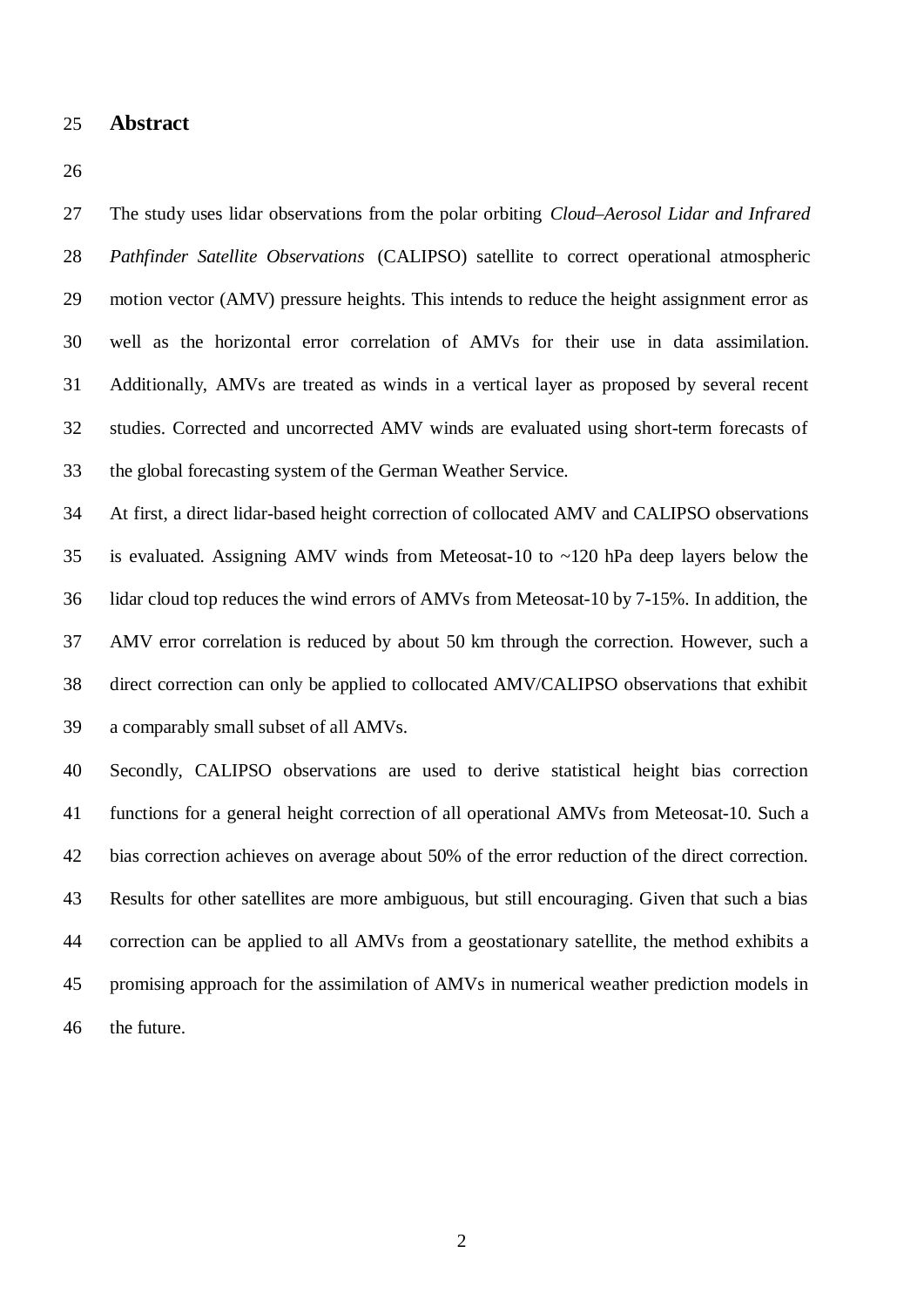## **1 Introduction**

 Atmospheric Motion Vectors (AMVs) are retrievals of the atmospheric wind field derived by tracking cloud and water vapor structures in successive satellite images. These structures characterize tropospheric motions, and thereby the horizontal wind speed and wind direction can be determined. By using imagery from geostationary and polar-orbiting satellites and also exploiting the possibility of combining images from different satellites (Lazarra et al., 2014), AMVs are almost globally available. AMVs provide wind information with a unique spatial and temporal coverage, especially over the oceans and in polar regions with traditionally rare in-situ observations. Given that the current global observing system is heavily skewed towards mass/temperature observations, reliable wind observations in remote areas are an essential data source for global numerical weather prediction (NWP) models (Baker et al., 2014). AMVs are therefore assimilated routinely in all global NWP systems, and many studies showed that this type of satellite data has a positive impact on the forecast skill of NWP models (Bormann and Thépaut, 2004; Velden et al., 2005; Joo et al., 2013).

 Although AMVs have proven to be an important source of wind information, some issues still remain. One unsolved problem comprises spatially correlated errors up to horizontal distances of several hundred kilometres (Bormann et al., 2003). The main contributor to the AMV wind error and error correlation is the height assignment, which can be particularly error-prone when the wind varies strongly with height. Velden and Bedka (2009) estimated that 70% of the total AMV wind error arises from height assignment issues. A number of error sources contribute to this: Temperature and humidity model profiles that are used to retrieve the AMV height may contain errors that are often correlated horizontally, and multi-layer clouds or semi-transparent clouds pose a further challenge for the height assignment process. Studies on AMV error characteristics and the improvement of the AMV height assignment are therefore an active field of research (e.g. Borde et al., 2014, Salonen et al., 2014, Bresky et al., 2012).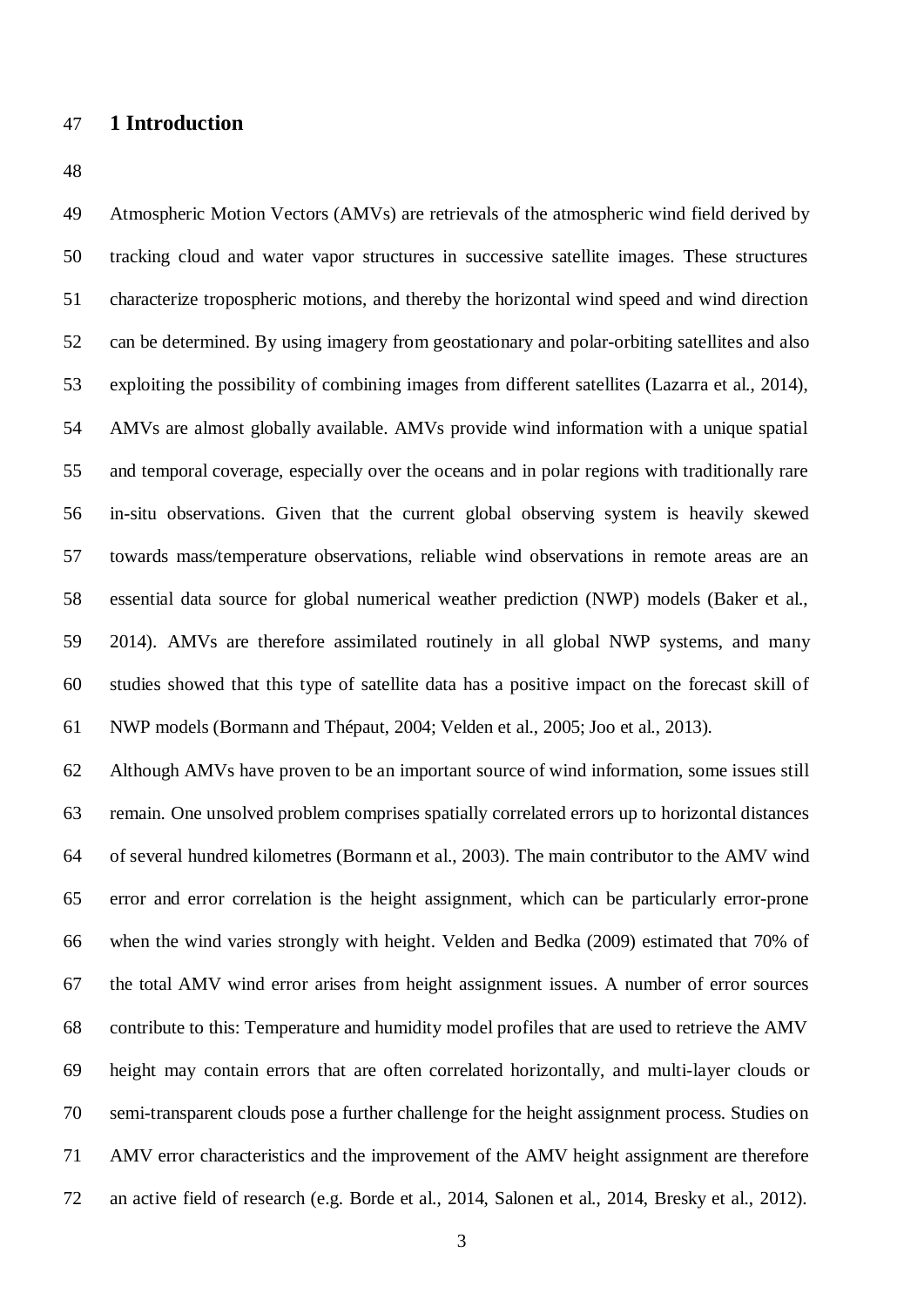In practice, these issues lead to a massive thinning of the originally dense AMV dataset for data assimilation. As an example, the German Weather Service (DWD) thins AMVs to a minimum horizontal distance of 200 kilometres in their global NWP system.

 AMVs are traditionally interpreted as single level observations. However, recent research revealed that this assumption should be reconsidered. Several studies showed that AMVs rather represent vertical layers instead of discrete levels (Hernandez-Carrascal and Bormann 2014; Weissmann et al. 2013; Velden and Bedka 2009). In Folger and Weissmann (2014), a combined approach of layer-averaged and lidar-corrected AMVs was used to correct AMV pressure heights of Meteosat-9 and -10, verified by nearby operational radiosondes. The aim of the present paper is to further elaborate this concept, and to overcome the limitations of spatially and temporally rare radiosonde observations by using model equivalents for the wind verification. As in Folger and Weissmann (2014), lidar observations from the polar orbiting *Cloud–Aerosol Lidar and Infrared Pathfinder Satellite Observations* (CALIPSO) satellite are used to correct AMV pressure heights. In the first part of the present study, a direct correction of AMVs with collocated CALIPSO observations is evaluated using different layer depths and layer positions relative to the lidar cloud-top height and relative to the operationally assigned AMV height. Furthermore, effects on the AMV error correlation are quantified. In the second part of this study, height bias correction functions for a general height adjustment of operational AMVs are derived to proceed from an individual height correction to a larger scope of application. This approach allows using lidar information for the AMV height correction without the need of real-time lidar data.

| 2 Data and Method<br>95 |  |
|-------------------------|--|
|-------------------------|--|

```
97 2.1 Datasets
```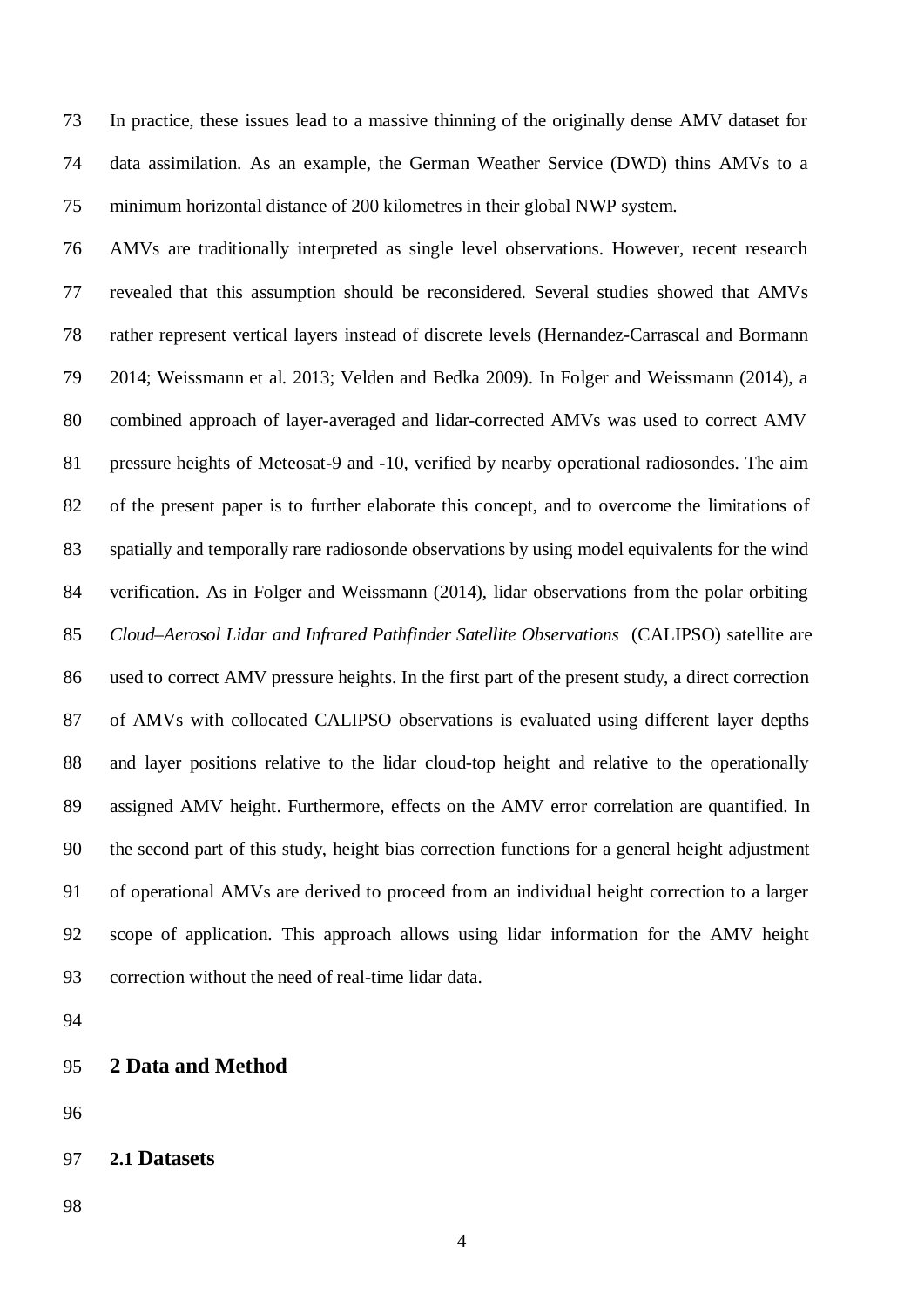#### **a) AMVs from geostationary satellites**

 The study is mainly focused on AMVs derived from images of the European geostationary satellite Meteosat-10, which is located at 0° longitude and covers Europe, Africa and large parts of the Atlantic Ocean. In addition, an overview of results for AMVs from other geostationary satellites that are used routinely in global NWP models is provided. These are Meteosat-7 at 57°E, the *Multi-Functional Transport Satellite 2* (MTSAT-2) at 145°E and the two *Geostationary Operational Environmental Satellites* (GOES) at 135°W (GOES-West) and 75°W (GOES-East). The geographical position of these satellites is shown in Figure 1. Meteosat-10 belongs to the Meteosat Second Generation with in total 12 channels in the visible and infra-red range that can be used for the AMV derivation. Meteosat-7 (Meteosat First Generation) is less sophisticated with only 3 channels and consequently, considerably fewer AMVs are available. Meteosat-AMVs are derived operationally by the *European Organization for the Exploitation of Meteorological Satellites* (EUMETSAT). GOES satellites have 6 channels each and GOES-AMVs are provided by the *National Environmental Satellite Data and Information Service* (NESDIS) of the *National Oceanic and Atmospheric Administration* (NOAA). MTSAT-2 is the Japanese geostationary satellite with 5 channels; MTSAT-2-AMVs are provided by the *Japan Meteorological Agency* (JMA). As Meteosat-7 provides only a small AMV sample and results tend to be similar to Meteosat 10, only results for MTSAT-2-AMVs and for the two GOES satellites combined are shown in addition to a detailed evaluation for Meteosat-10.

 AMVs are derived by using images from different satellite channels. Generally, visible channels (VIS) are used in the lower troposphere below pressure heights of 700 hPa during daylight periods. AMVs from infrared channels (IR) are derived throughout the troposphere, whereas AMVs from water vapor channels (WV) are mainly found in upper levels above 600 hPa. WV-AMVs are derived by tracking cloud structures as well as water vapor gradients. As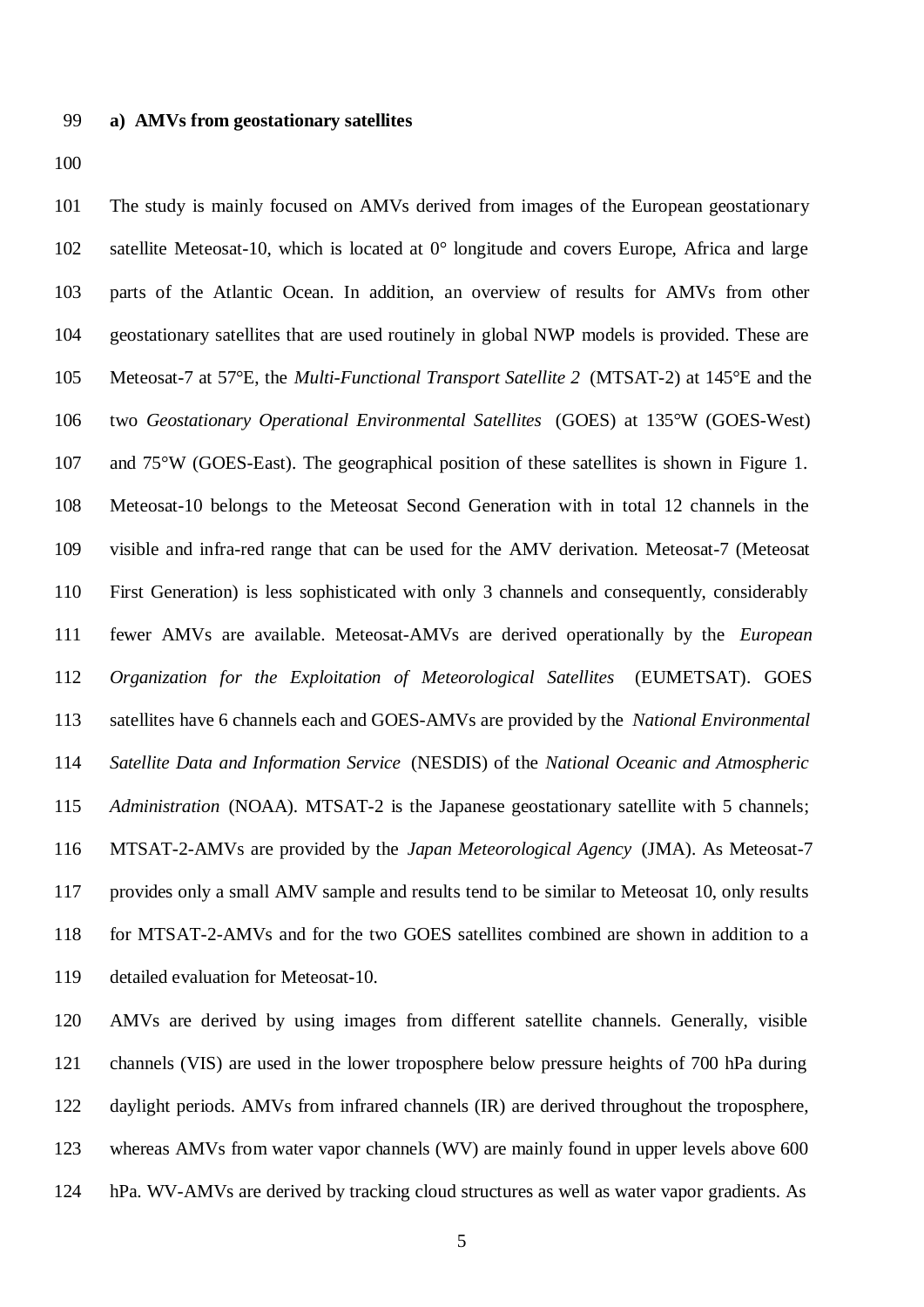AMV pressure heights are compared to lidar cloud-top observations in this study, WV-AMVs derived from water vapor structures are not considered. There are several AMV height assignment methods that are used operationally. The *Equivalent Black Body Temperature* (EBBT) method is the most common method for low-level opaque clouds, using brightness temperatures of IR satellite images to retrieve height levels for AMVs. For high-level AMVs, 130 the  $CO<sub>2</sub>$ -slicing and the H<sub>2</sub>O-intercept method both utilize differences of two satellite channels for the height assignment. More details on height assignment methods can be found in Di Michele et al. (2013) and Salonen et al. (2014). Unfortunately, the resulting operational Meteosat-AMV data set contains no information on the height assignment method applied for deriving individual AMVs.

#### **b) Lidar observations from CALIPSO**

 The polar-orbiting satellite CALIPSO was launched in 2006 as part of the "A-Train" and flies in a sun-synchronous orbit in 705 km altitude, encircling the earth in about 100 minutes. The lidar CALIOP (*Cloud–Aerosol Lidar with Orthogonal Polarization* ) on board is currently the only space-borne lidar and thus provides unique information on clouds and aerosols from space. This study uses the level-2 cloud-layer product, which provides information on the lidar cloud-top height with high horizontal (1 km) and vertical resolution. The latter varies for different altitudes: At lower altitudes (-0.5 km to 8.2 km), the vertical resolution is 30 m and at higher altitudes (from 8.2 to 20.1 km) it is 60 m. The combined use of two wavelengths in the visible (543 nm) and IR (1064 nm) range allows retrieving additional information on the specific cloud scene, such as cloud phase or multi-layer cloud situations. Additionally, the *Cloud-Aerosol-Distinguisher* (CAD) is defined as a quality index that indicates the reliability of the retrieved lidar information, ranging from +100 (cloud observation) to -100 (aerosol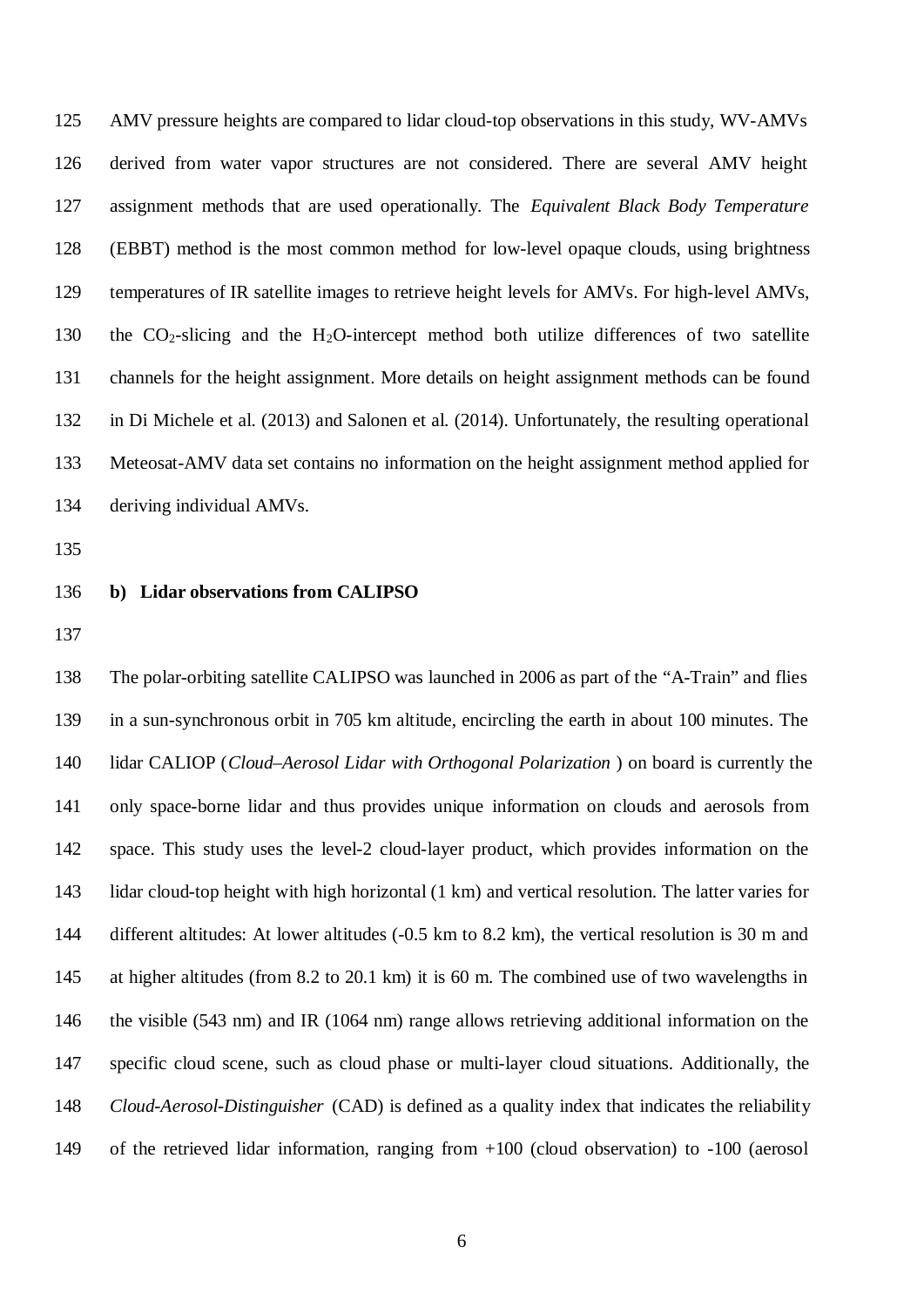observation). For more information on CALIPSO, see Winker et al. (2009, 2010) and Hunt et al. (2009).

## **c) Collocation of AMVs and lidar observations**

 In order to find suitable CALIPSO lidar cloud-top observations that are close to AMVs, different collocation criteria are applied that generally follow Folger and Weissmann (2014). For Meteosat-AMVs, the maximum horizontal distance between AMVs and collocated CALIPSO lidar observations was set to 50 km, with a maximum time difference of 30 min. The median of all lidar cloud-top observations within this range is taken as a representative cloud top, which is then compared to the operational AMV pressure height. Thereby, a threshold of at least 20 lidar observations within this range is applied. In addition, the root mean square difference between these lidar observations and their median must be smaller than 70 hPa. Multi-layer cloud scenes as well as cloud observations with a CAD < 90 are discarded. The AMV quality index (ranging from 0 to 100, with 100 indicating the best possible quality) must be greater than 50. However, errors may still arise due to the horizontal and temporal distance, so that different clouds might be observed from lidar and AMV tracking feature. Therefore, only AMVs that are at most 100 hPa above and 200 hPa below the respective median cloud-top heights are considered. This interval is chosen on the assumption that an AMV represents the atmospheric motion of a vertically extended cloud structure and is therefore located below the actual cloud top. All AMVs beyond this range are discarded.

 For GOES- and MTSAT-2-AMVs, these collocation criteria are slightly adjusted in order to avoid problems with semi-transparent clouds. First, the AMV quality index threshold is raised from 50 to 80. In addition, AMVs were only used if the CALIPSO flight path approaches the AMV position to less than 10 km, which corresponds to an average distance of ca. 25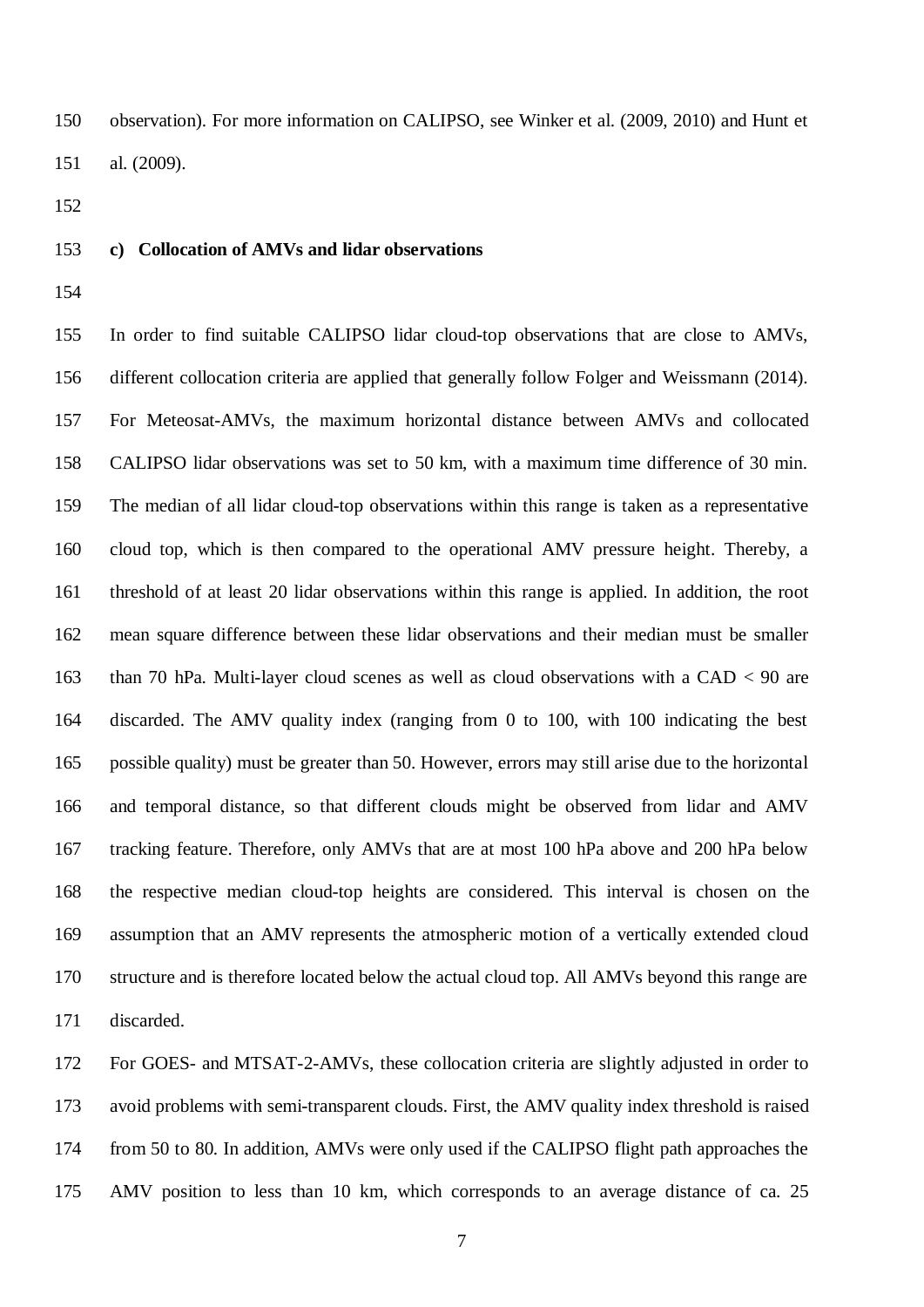kilometres between the AMV and the available lidar cloud-top observations within the 50-km radius that is used for the calculation of the median lidar cloud-top height.

#### **d) Study periods**

 Two different periods are evaluated in this study. For the evaluation of the direct lidar height correction in Section 3.1, the study period comprises 11 days (31 May – 10 June 2013, first evaluation period) of operational AMVs. For the height bias correction functions in Section 3.2, a 6-day time interval is used that ranges from 7 May to 12 May 2013 (second evaluation period). This slightly different timeframe is chosen because continuous CALIPSO lidar observations are needed in section 3.2 in the preceding 30-day time interval of the respective evaluation period to calculate correction functions. This criterion is not fulfilled for the first evaluation period due to gaps in the CALIPSO data set. Fig. 1 shows the position of AMVs with collocated lidar observations in the second evaluation period.

 The study uses high-level AMVs above a pressure height of 400 hPa and low-level AMVs below a pressure height of 700 hPa. As there are traditionally few mid-level AMVs, AMVs between 400 hPa and 700 hPa are not evaluated due to an insufficient sample size. Fig. 2 shows the vertical distribution of AMVs for both evaluation periods for Meteosat-10. Altogether, 13200 AMVs in the first evaluation period and 7410 AMVs in the second evaluation period are analysed, with about 70% of them located in low-level and 30% in high- level regions. For the other geostationary satellites, there are considerably fewer AMVs available. Table 1 lists the numbers of all used AMVs with collocated lidar observations for both periods. Only about 10% of the number of Meteosat-10-AMVs is found for MTSAT-2 and GOES-AMVs. This is due to the smaller number of available AMVs from these satellites, as well as due to the stricter collocation criteria described in the previous paragraph.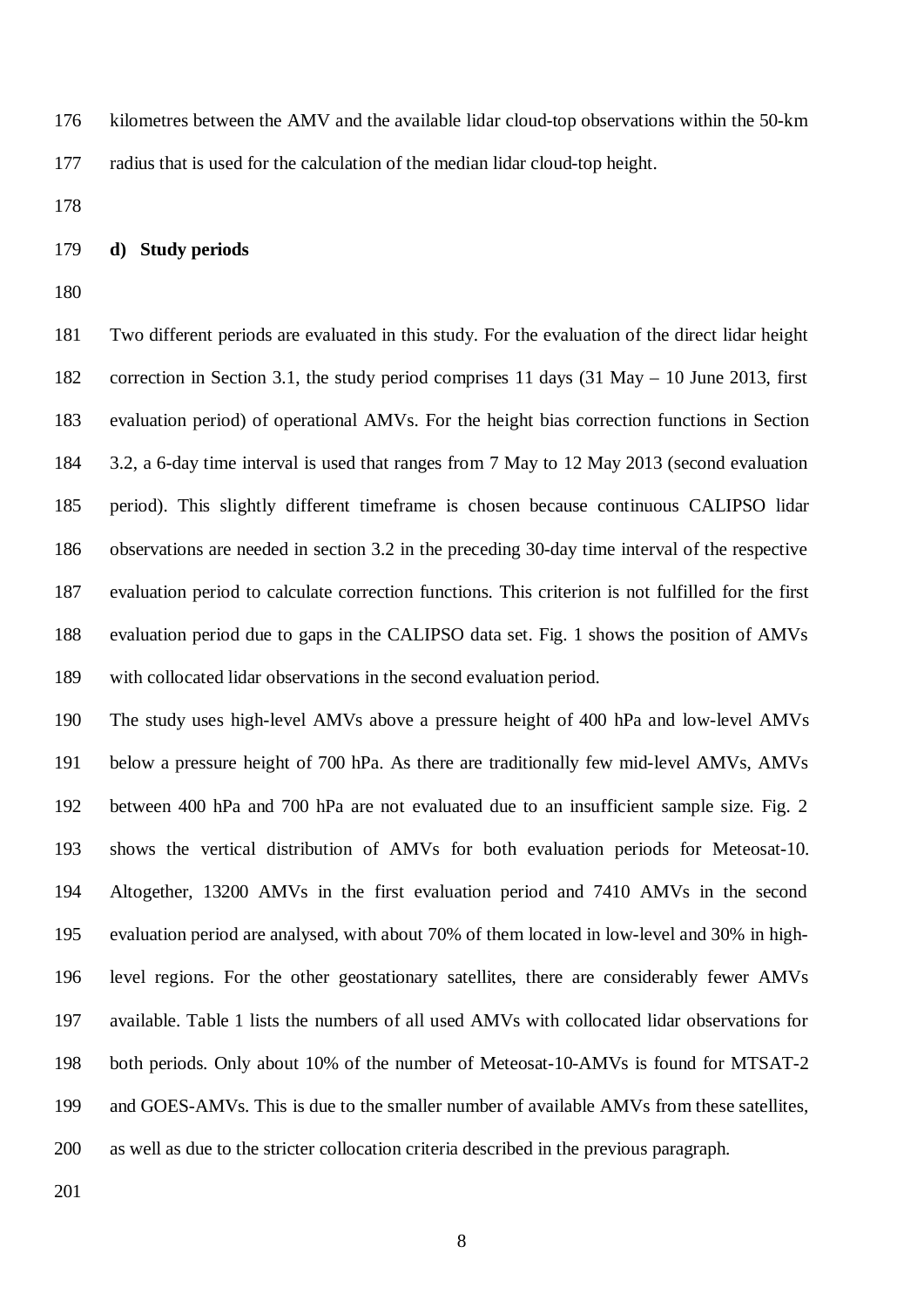## **2.2 Methods**

- **a) Layer-averaged GME model winds**
- 

 Several studies showed that AMVs should be interpreted as layer-averages instead of winds at discrete levels. Satellites detect radiation from finite vertical layers and additionally the motion of clouds rather represents a vertically averaged wind over the whole cloud than the wind at the cloud top (Hernandez-Carrascal and Bormann, 2014). Folger and Weissmann (2014) used collocated operational radiosondes to show that layers relative to the lidar cloud top yield an error reduction of 12% (17%) compared to layers (levels) centered at the operational AMV height. The additional need of verification radiosondes massively limits the sample size of collocated AMVs and lidar observations to about one percent of the original number. To overcome this limitation, GME model equivalents are used in this study for the wind verification. GME was the operational global forecasting system of the German Weather Service (DWD) until July 2015, with a horizontal grid spacing of 20 km and 60 levels in the vertical. An observation operator for layer-averaged AMVs was recently implemented at DWD. This operator provides AMV model equivalents derived from short-term (first-guess) forecast that are used for verification. The geographical position of each AMV is horizontally interpolated between the grid points, and then the vertical layer averaging over the respective layer is applied. As the assimilation window of GME is 3 h, the maximum temporal difference between AMV and model equivalents is 90 minutes.

- **b) AMV height correction with collocated lidar observations**
- 

 Based on the results of Folger and Weissmann (2014), layers of varying depth ranging from 0 to 200 hPa at three positions are evaluated: (i) below the lidar cloud-top height, (ii) with 25%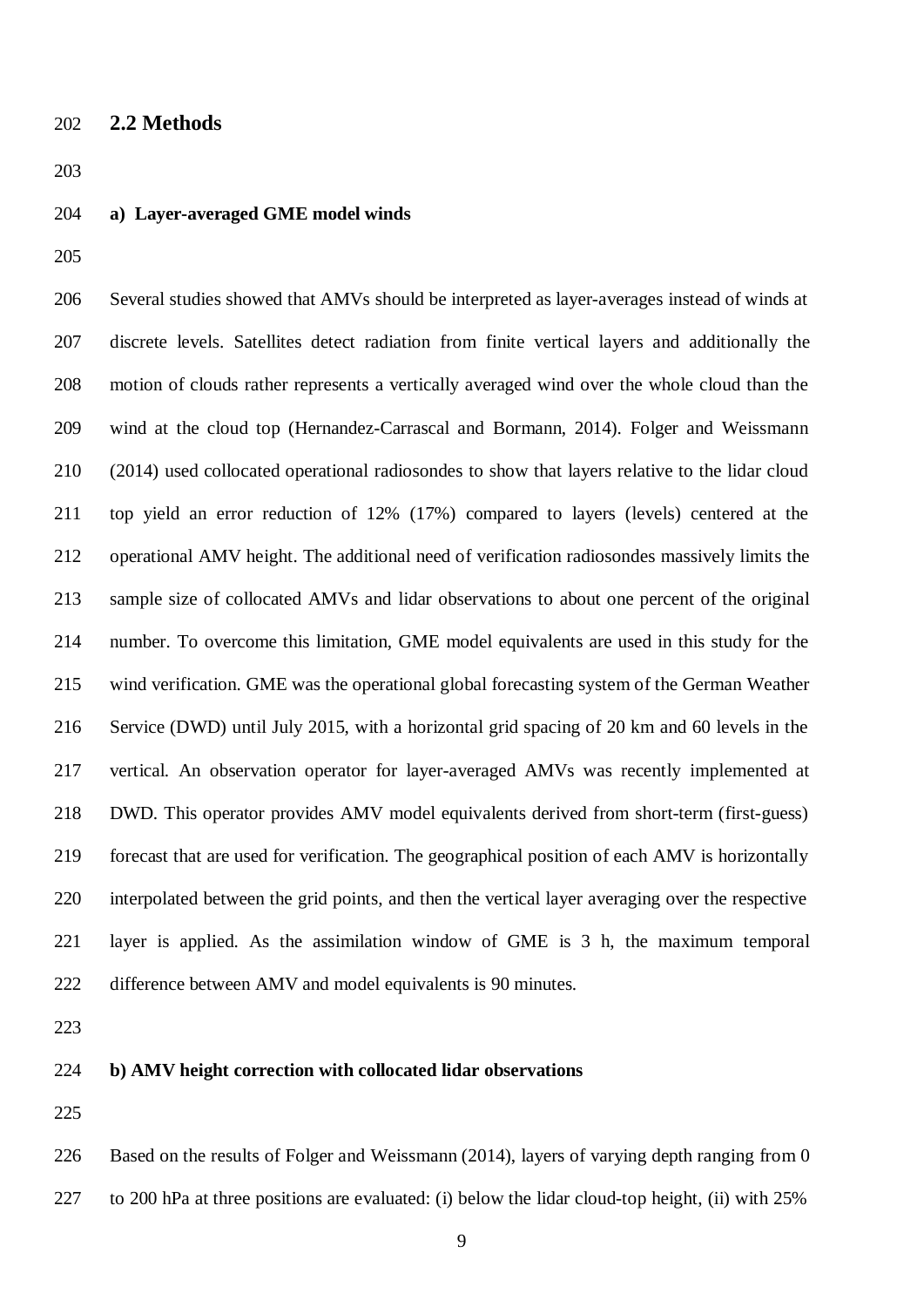above and 75% below the lidar cloud-top height and (iii) centered at the operational AMV height. This is schematically illustrated in Fig. 3. In order to assess the benefit of lidar- corrected and layer-averaged AMVs, two error metrics are applied for all considered layers: The Vector Root Mean Square Error (VRMS), and the wind speed bias. These are calculated as follows:

233 
$$
VRMS = \frac{1}{N} \sum_{i=1}^{N} \sqrt{du_i^2 + dv_i^2}
$$

234 
$$
BIAS = \frac{1}{N} \sum_{i=1}^{N} (windspeed_{\text{oper},i} - windspeed_{\text{model},i})
$$

235 with  $du_i = u_i$  (AMV\_operational) –  $u_i$  (AMV\_model),  $dv_i$  analogously. *N* is the number of available AMVs with corresponding CALIPSO lidar cloud-top observations, *oper* denotes operational wind values and *model* the GME model equivalents of the respective layers.

## **c) AMV error correlations**

 AMVs exhibit significant spatially correlated errors that are caused by several reasons. Height assignment procedures use model temperature profiles that are already correlated mutually. In 243 addition, AMVs that tend to be dissimilar to their neighbours are rejected during quality control processes, thereby enhancing existing error correlations. In this study, error correlations for operational AMVs and for AMVs that are assigned to 120-hPa layer-averages below the lidar cloud-top height are compared. For this purpose, all Meteosat-10-AMVs with available collocated lidar observations during the first evaluation period (31 May – 10 June 2013) are considered (called AMV sample "A" in the following). For these AMVs, circumjacent AMVs (without a direct lidar height correction available, AMV sample "B") are divided into 50-km-bins around each AMV A for the same point in time. In addition, the vertical distance between the AMV pressure heights may not exceed 150 hPa for the obtained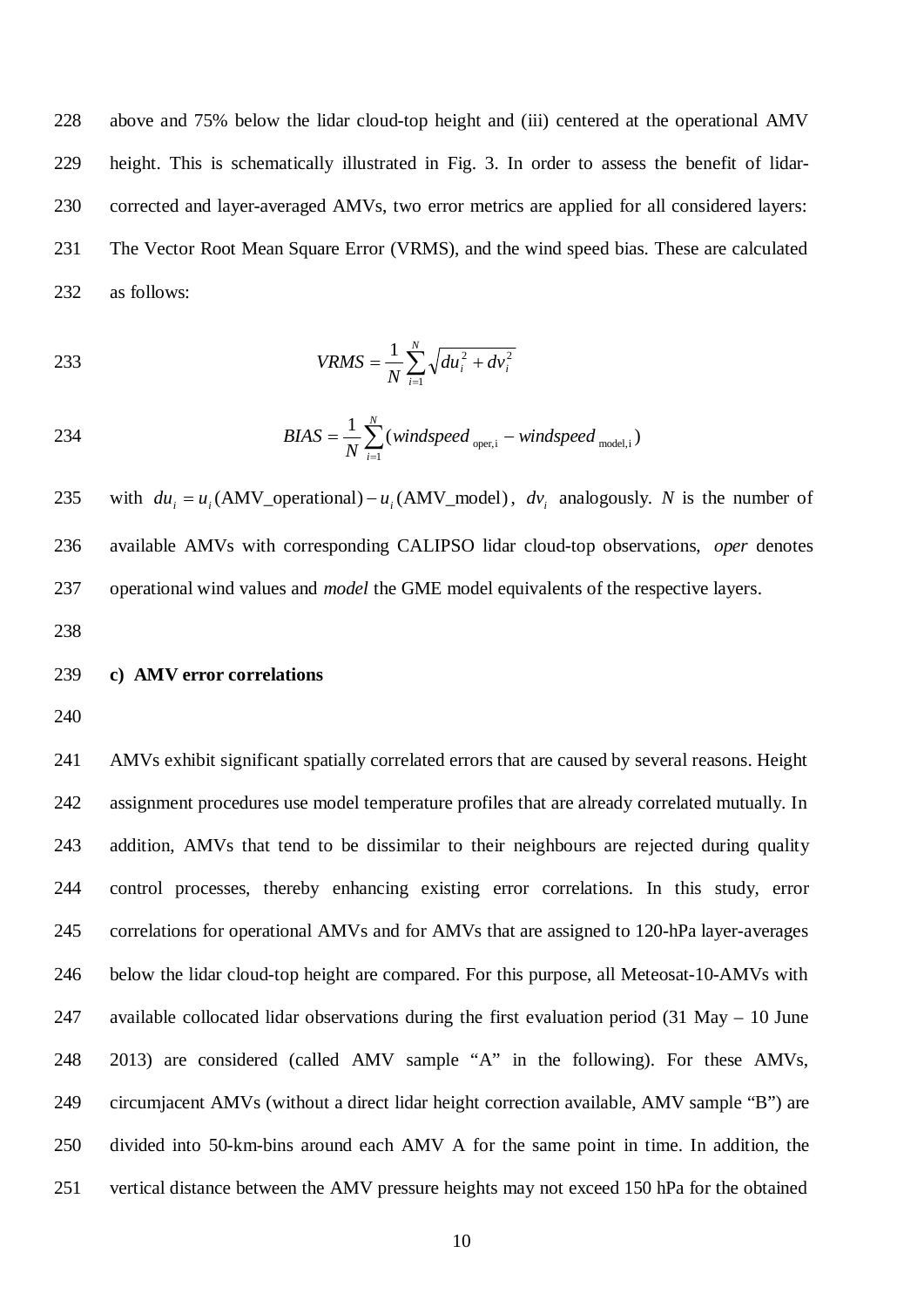AMV-A/AMV-B pairs. Error correlations for the u-component of the wind field are calculated for each 50-km-bin as follows (analogously for the v-component):

$$
255
$$
 operational <sub>corr</sub>(*u*) = corr(( $u_{A,oper} - u_{A,model\_oper}$ ), ( $u_{B,oper} - u_{B,model\_oper}$ ))

$$
256
$$

256 *Calipso* 
$$
\_{corr}(u) = corr((u_{A,oper} - u_{A,model\_Calipso}), (u_{B,oper} - u_{B,model\_oper}))
$$

 where the index *A* denotes the AMVs with a direct CALIPSO lidar height correction available and *B* the AMVs without collocated lidar observations that surround AMV A . The index *oper* indicates the operationally assigned wind, *model\_op*er the model winds at the operational AMV heights, and *model\_Calipso* the lidar-corrected and layer-averaged model equivalents. The total error correlation *operational\_corr* (u and v combined) is then derived as 263 0.5  $*(\text{operational\_corr}(u) + \text{operational\_corr}(v))$ , with *Calipso\_corr* analogously.

# **d) Height bias correction functions**

 The previously described direct AMV height correction method is based on actual cloud-top heights of collocated lidar observations of the respective AMV. However, this method is only applicable to a small number of operational AMVs, as time and position of the AMVs have to coincide with nearby CALIPSO lidar observations. As an alternative approach, height bias correction functions are calculated for a general mean adjustment of all AMV heights from a respective satellite. For this purpose, the direct CALIPSO height correction is applied to all available AMVs within a certain timeframe and then an average over the resulting height adjustment values is computed. This height bias correction is then applied to a subsequent independent verification period. Durations of 30 days and 10 days are used as averaging timeframes and the resulting corrections are applied during the second evaluation period (7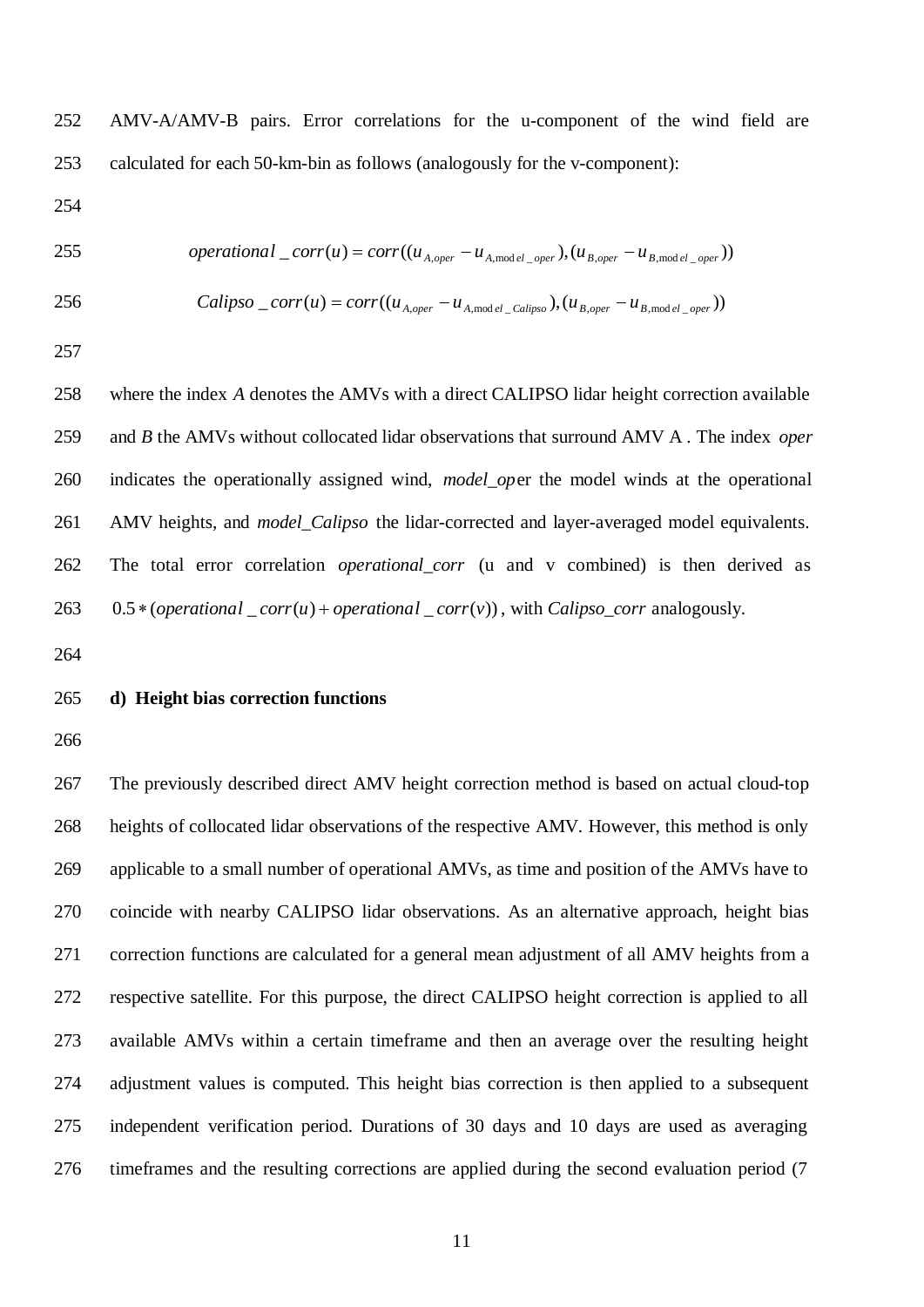May to 12 May 2013). The 30-day mean comprises the days from 1 April to 6 May 2013 (with missing CALIPSO data on six days within this interval). The 10-day mean is calculated from the actual preceding days of the respective date. This means that for example the bias correction derived from the period 2 – 11 May 2013 is applied and evaluated on 12 May 2013. As a third approach, the 30-day period is subdivided to determine separate correction functions for the northern hemisphere (latitude larger than 25°N), the southern hemisphere (latitude larger than 25°S) and a tropical region in between. Table 2 lists the numbers of AMVs with collocated CALIPSO lidar observations that are used for the different height correction periods for Meteosat-10. For the other geostationary satellites (section 3.3), only a 30-day average is calculated for the height bias correction due to the smaller number of available AMVs. The counts for GOES- and MTSAT-2-AMVs are listed in Table 3. Height bias correction functions are calculated for the different channels (VIS, IR and WV) for 50- hPa altitude-bins between 950 hPa and 200 hPa plus one additional bin for AMVs below and above this range, respectively. Every bin must contain at least 30 individual correction values to determine a valid mean adjustment for the respective altitude bin and AMV channel.

 Mean VRMS differences and wind speed bias values are calculated for all AMVs (i) for the discrete operational levels, (ii) for levels at 60 hPa below the actual lidar cloud-top observation and (iii) for the adjusted levels based on the height bias correction functions. In addition, 120-hPa-deep layer-averages centered at these levels are considered. The level 60 hPa below the lidar cloud top was chosen as it represents the mean pressure of the 120-hPa layer.

**3 Results**

 The first two sections (3.1 and 3.2) present results for lidar-based height correction methods for the European geostationary satellite Meteosat-10. In 3.1, results on the direct CALIPSO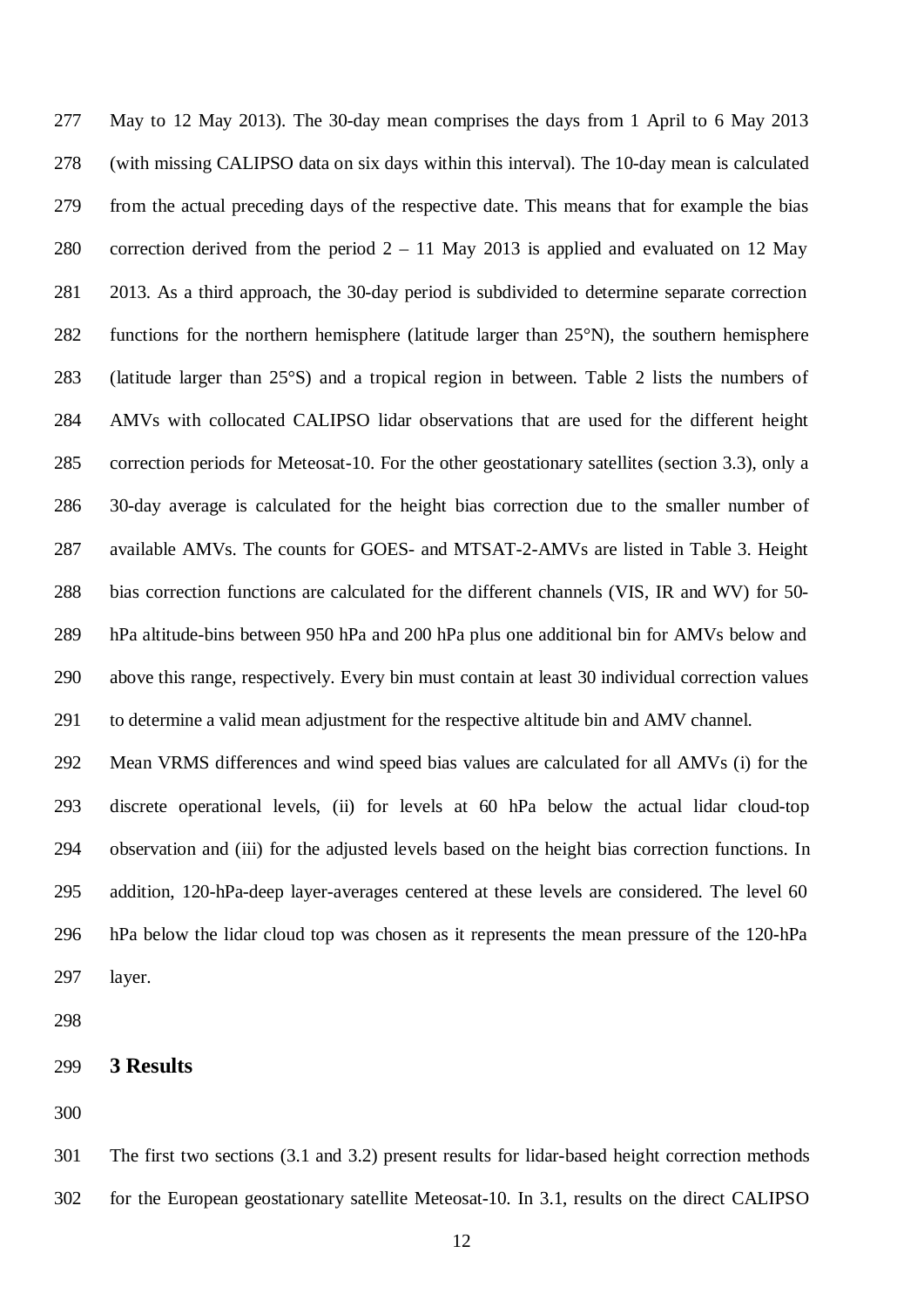lidar height correction are shown. Section 3.2 comprises results on height bias correction functions that can be used as a general height adjustment, omitting the need of a directly collocated lidar observation for a single AMV. Section 3.3 provides a brief evaluation of both methods for other geostationary satellites.

# **3.1 Direct CALIPSO lidar height correction**

- 
- **a) VRMS and wind speed bias**
- 

 AMV winds are evaluated by assigning AMVs to different layers and levels relative to the original AMV height and relative to the lidar cloud-top height during the first evaluation period (31 May – 10 June 2013). Figure 4 illustrates the distribution of height differences between operational AMV heights and cloud-top heights derived from collocated CALIPSO lidar observations for all used Meteosat-10-AMVs. More than 80% of all operationally assigned AMVs are located below the actual lidar cloud top, corresponding to positive height differences on the x-axis. The highest number of AMVs occurs within the first 50 hPa below the lidar cloud top.

 Figure 5 shows the VRMS difference and wind speed bias between operational AMV winds and layer-averaged model winds. Grey dashed lines represent layers that are centered at the operational AMV height, which serve as a reference for the lidar-corrected layers relative to the lidar cloud-top height (black lines). High-level AMVs above a pressure height of 400 hPa comprise WV and IR AMVs, whereas low-level AMVs below a pressure height of 700 hPa consist mainly of VIS and IR AMVs. Dividing the AMVs data set for different channels used for their derivation shows similar results for both high- and low-level AMVs and is therefore not shown.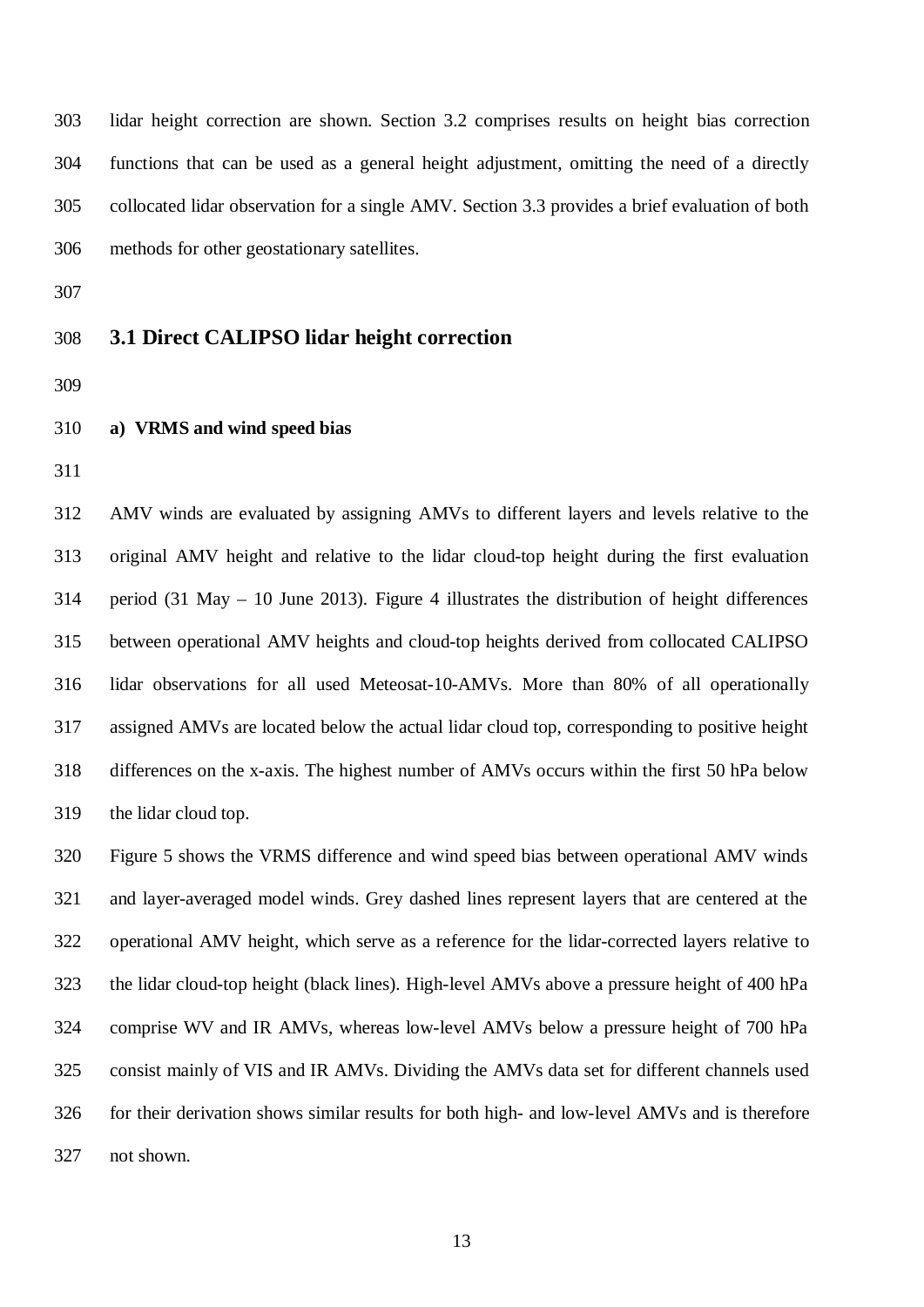For high-level AMVs (Fig. 5a), lowest VRMS differences are achieved for 120-hPa layers below the lidar cloud top, resulting in a relative error reduction of about 10% when compared to reference layers of the same depth centered at the original AMV height (dashed line) and of about 15% when compared to the discrete operational AMV heights (dashed line at 0 hPa). The wind speed bias tends to be close to zero for 100-hPa layers below the lidar cloud top. Low-level AMVs (Fig. 5b) show lowest VRMS differences for 120-hPa layers below the lidar cloud top and for 200-hPa layers with 25% above and 75% below the lidar cloud top. For 120-hPa layers below the lidar cloud top, the correction reduces the VRMS difference by 8 % and 15% compared to reference layers centered at the operational AMV height and to the discrete operational height, respectively. The wind speed bias is generally small for low-level AMVs, but layers below the lidar cloud top exhibit slightly smaller values than the 25%/75% layers.

#### **b) AMV error correlations**

 To investigate the effect of the lidar height correction on the horizontal correlation of AMV errors, correlation coefficients are computed as a function of horizontal distance (Fig. 6). The black, dashed line in Fig. 6 corresponds to the error correlation for AMVs at the operational pressure height, showing a decrease of the correlation with increasing horizontal distance. The grey line represents values for the correlation of lidar-corrected AMVs (using 120-hPa deep layers below the lidar cloud-top height) to operational AMVs. The lidar-corrected data set shows a significantly lower correlation to the operational AMVs which further emphasizes the potential benefit of lidar-corrected AMVs for data assimilation. On average, the lidar- correction reduces the correlation by about 50 km. As the AMV verification is conducted with model equivalents, the absolute values of the correlation are strongly affected by the horizontal correlation of model errors and should not be evaluated. However, the model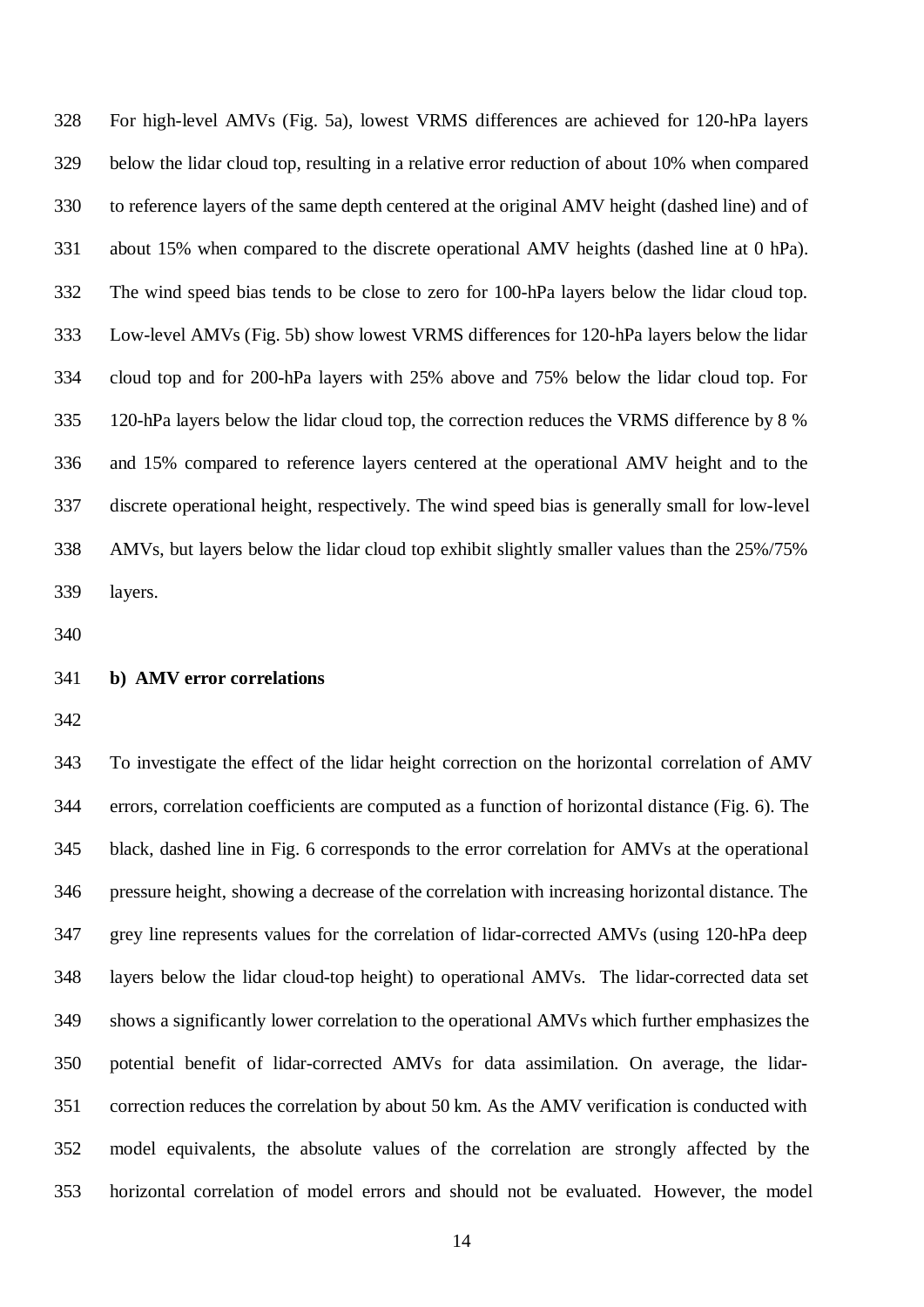correlation can be expected to be independent of the AMV errors and therefore results for the corrected and uncorrected AMV data set can be compared. Bormann et al. (2003) calculated the error correlation of AMVs using radiosondes for verification and found correlation values that were about 30% smaller than the values in Fig. 6. This difference is likely the contribution of the model correlation.

## **3.2 Height bias correction functions**

 Folger and Weissmann (2014) and the previous section showed that a direct lidar-based height correction significantly reduces the wind error of AMVs. However, this direct correction can only be applied to a small fraction of the AMV data set, where collocated CALIPSO observations are available for the correction. This section evaluates the potential of general lidar-based height bias correction functions derived from a preceding 10-30 day period, with an additional hemispheric subdivision of the 30-day period. This approach has the advantage that the full operational AMV data set for a respective satellite can be corrected.

 The previous section showed that 120-hPa-deep layers below the lidar cloud top yield lowest VRMS differences and wind speed bias values. For this reason, layers of that position and depth and, as discrete levels, 60 hPa levels below the lidar cloud top are used for the calculation of height bias correction functions. Exemplarily, Fig. 7 shows the 30-day lidar- based bias correction for Meteosat-10 as a function of altitude and satellite channel. Negative values indicate that the AMV is shifted downwards in the atmosphere. Mid-level AMVs between 400 hPa and 700 hPa are not used for the height correction given the comparably small AMV density in this range. Generally, the adjustment of high-level AMVs is of the order of minus 20 hPa. Low-level AMVs are also shifted downwards at most altitude levels. The largest adjustment of 60-80 hPa occurs for AMVs in 700-800 hPa altitude. Generally, the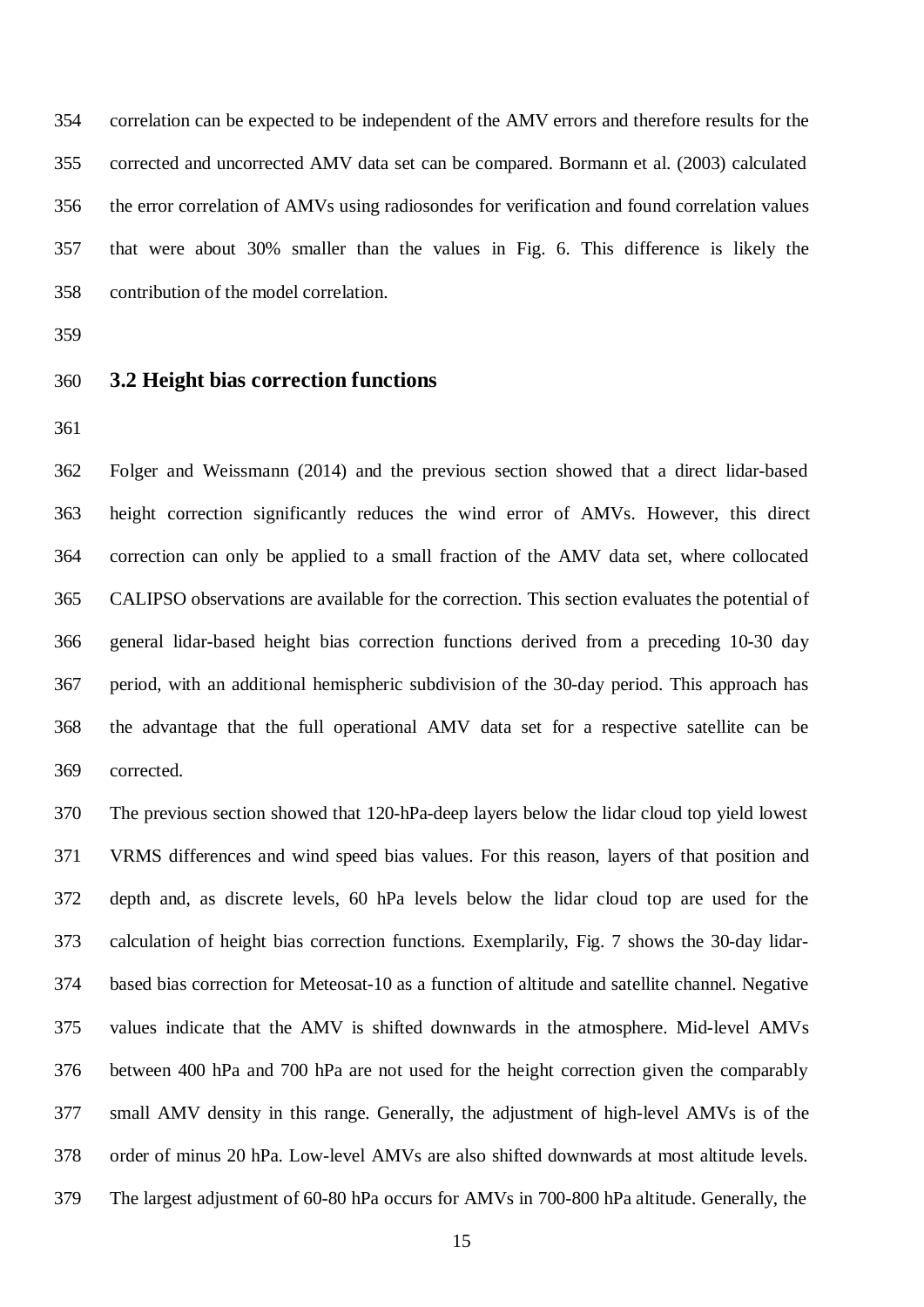curves of height bias correction functions based on a 10-day mean as well as for the latitude subdivision (both not shown) tend to have a similar shape as the 30-day mean, with less pronounced height adjustment values for the tropics than for the extra-tropics.

 Fig. 8 shows the mean VRMS difference and wind speed bias between AMV and model winds for applying the height bias correction to Meteosat-10-AMVs during the second evaluation period (7 May – 12 May 2013). Black bars represent results for operational AMV heights, striped bars for the CALIPSO height correction with directly collocated lidar observations, and grey bars for the three different height bias correction functions. The left part of each panel shows the results for discrete levels (operational levels, levels at 60 hPa below the lidar cloud top and "adjusted" levels based on the three height bias correction functions). Accordingly, the right part represents layer-averaged values for 120-hPa deep layers centered at the respective heights. Results for the direct lidar height correction are generally similar to the results in Section 3.1.a, with slight variations due to the different evaluation periods considered in the two sections.

 For high-level AMVs (Fig. 8a), lowest VRMS differences (upper panel) are achieved for 120- hPa layers based on the direct lidar height correction. However, the lidar height bias correction reveals a distinct error reduction compared to levels/layers relative to the operational AMV height and achieves about 30-50% of the reduction of the direct correction, with no clear preference for a particular correction function. In addition, the wind speed bias (lower panel) is clearly reduced for the direct lidar height correction as well as for height bias correction functions based on a 30-day mean and a 10-day mean when compared to the wind speed bias at the operational AMV height.

 Low-level AMVs (Fig. 8b) exhibit a similar pattern as high-level AMVs. Again, the direct CALIPSO lidar height correction shows best results when layer-averages are used. In addition, layers relative to the adjusted heights based on the height bias correction show a clear error reduction of VRMS differences compared to the operational values. In particular,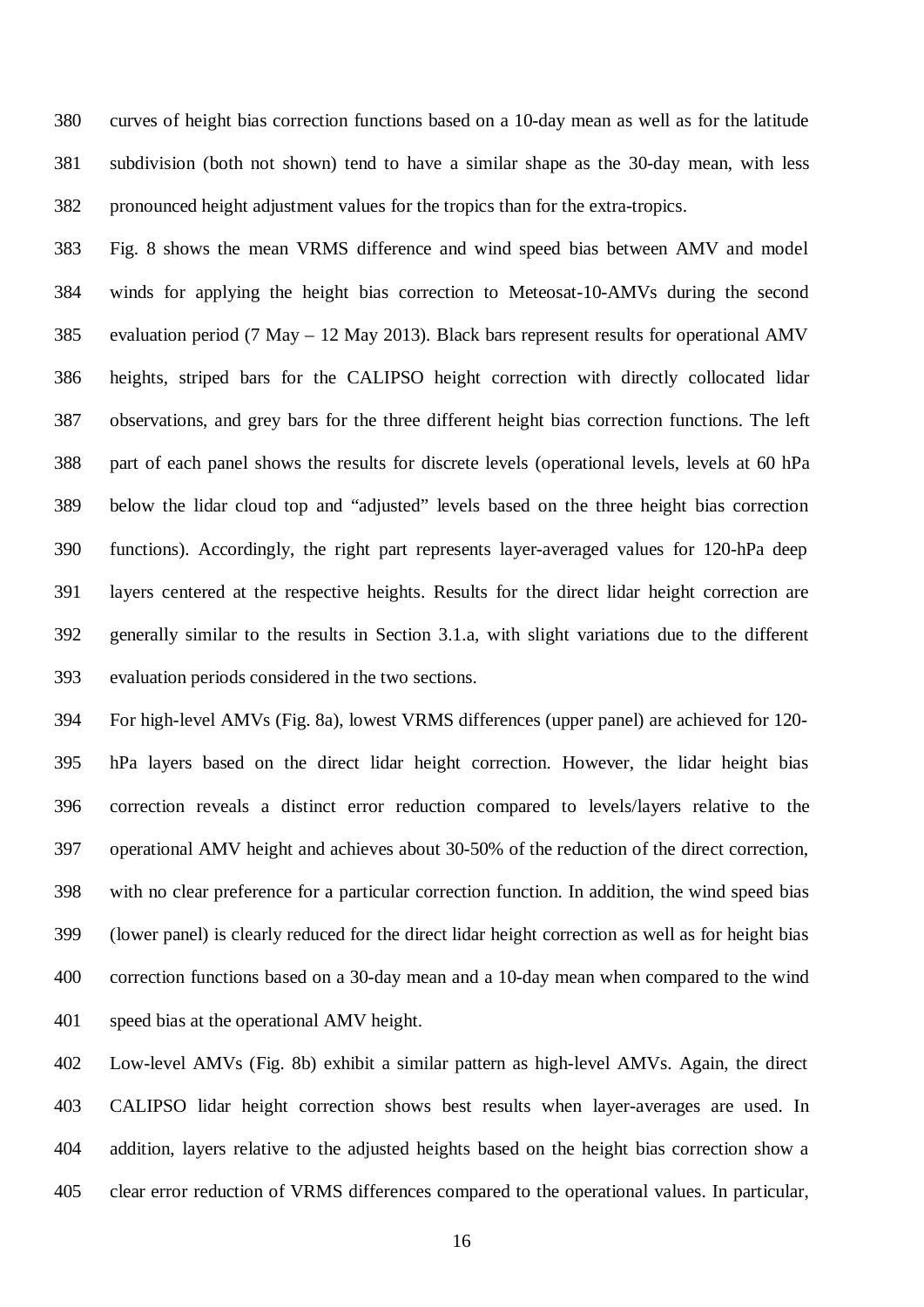the 10-day bias correction exhibits VRMS differences that are almost equally low as errors of the direct lidar height correction. The wind speed bias for low-level AMVs is strongly reduced for the direct lidar height correction as well as for the height bias correction, especially when a layer-averaging at the respective height is applied. Overall, VRMS differences are generally lower for layer-averages than for discrete levels, which further emphasizes that AMVs represent the wind in a vertically extended layer.

 To investigate the effect of different layer depths and level positions relative to the lidar cloud-top height, Fig. 9 shows the relative reduction of VRMS differences of both lidar height correction methods (direct lidar correction and lidar-based bias correction) for discrete levels and finite layers when their results are compared directly to the results for the discrete operational AMV heights. Relative error reduction values are shown as a function of layer depth for low- and high-level AMVs combined. Solid lines correspond to layers/ levels of the direct lidar height correction, whereas dashed lines represent layers/levels relative to the adjusted height based on a 30-day bias correction. Overall, best results are achieved by the direct lidar height correction for 120-hPa layers below the lidar cloud top (solid black line) with an error reduction of about 11% compared to the operational AMV heights. Again, this 422 value deviates slightly from the error reduction found in section 3.1 ( $\sim$  15%), as two different evaluation periods are considered in the two sections. Using the bias correction, the largest error reduction (~9%) is also achieved for 120-hPa layers (dashed black line), reaching about 80% of the error reduction that is gained with the direct lidar height correction. The results for discrete levels below the lidar cloud top (solid grey line) are less distinct. The largest error reduction of about 7% is achieved for levels at 50-60 hPa (drawn in the figure at 100-120 hPa) below the lidar cloud top. Results for the adjusted pressure heights that are based on the 30-day height bias correction function are least pronounced (dashed grey line) and only show a slightly positive effect (3.5% error reduction).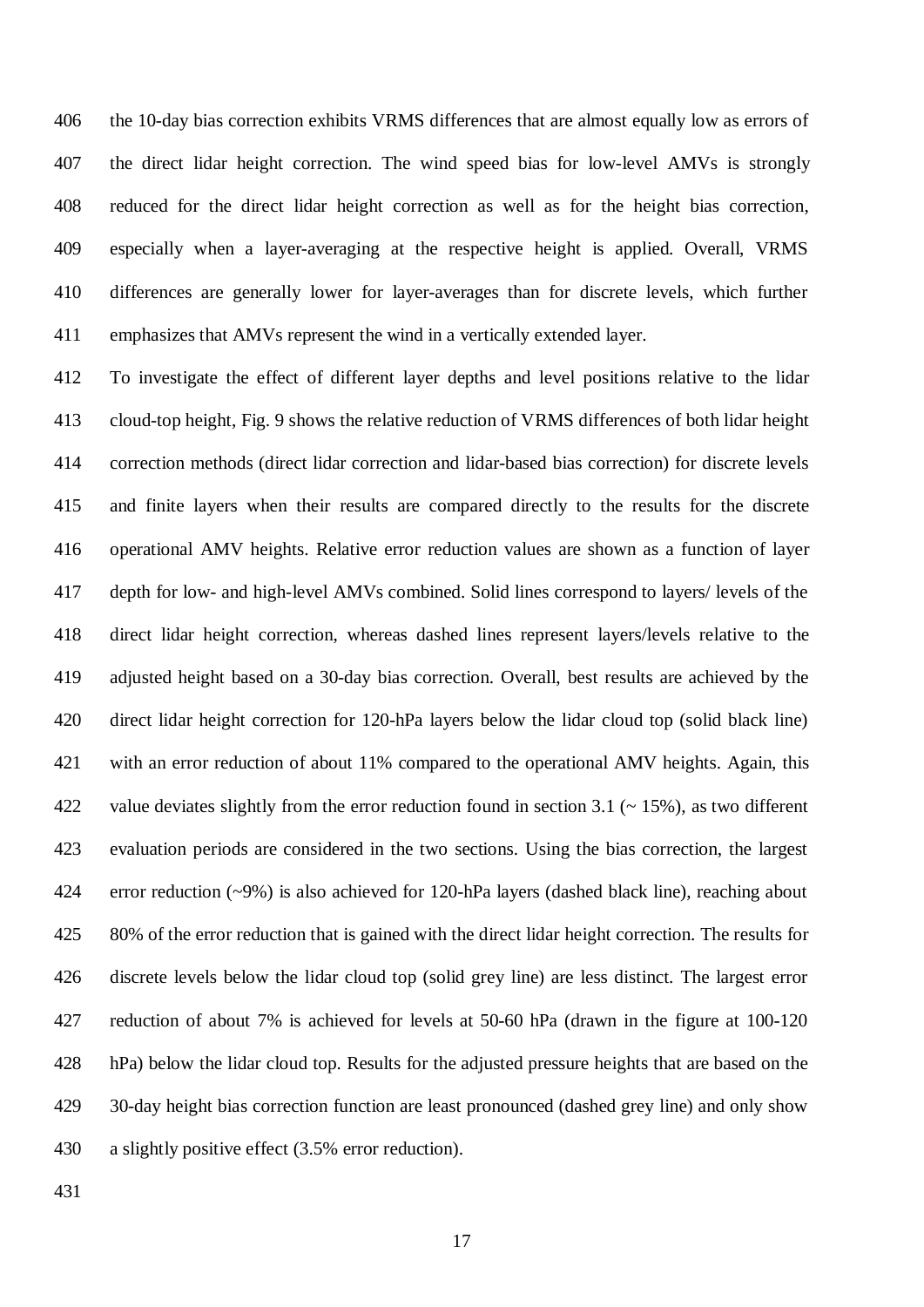#### **3.3 Other geostationary satellites**

 After demonstrating the benefit of the direct lidar height correction as well as the lidar-based bias correction for Meteosat-10-AMVs, these height correction methods are now tested for other geostationary satellites. In particular, results for GOES-AMVs and MTSAT-2-AMVs are shown for the direct lidar height correction during the first evaluation period (Fig. 10) and for the 30-day height bias correction during the second evaluation period (Fig. 11). As described in section 2.1.c, the collocation criteria for GOES-AMVs and MTSAT-2-AMVs were slightly adjusted compared to the ones applied to Meteosat-AMVs.

 The mean VRMS difference and wind speed bias for the direct lidar height correction for GOES-AMVs and MTSAT-2-AMVs is illustrated in Fig. 10. Results are shown for low-level and high-level AMVs, again discarding mid-level AMVs between 400 hPa and 700 hPa. For GOES high-level AMVs (Fig. 10a), 100-120 hPa layers below the lidar cloud top show a small benefit over the operational AMV heights, with about 3% relative error reduction compared to layers of the same depth centered at the operational AMV height and 9% compared to discrete operational AMV heights. The corresponding bias values are close to zero at layer depths of approximately 80 hPa. Low-level GOES-AMVs (Fig. 10b) show a large error reduction for assigning AMVs to layers relative to the lidar cloud-top height for all layer depths, with minimum VRMS differences for 150-hPa layers. Here, the error reduction reaches 22% (30%) when these layers are compared to layers (levels) at the operational AMV height. The corresponding wind speed bias is also clearly reduced compared to the operational values. High-level AMVs from MTSAT-2 (Fig. 10c) exhibit a similar pattern as high-level GOES-AMVs, achieving lowest VRMS differences for 100 hPa deep layers below the lidar cloud top. For low-level MTSAT-2-AMVs (Fig. 10d), no distinct improvement is found for assigning AMVs to layers relative to the lidar cloud-top height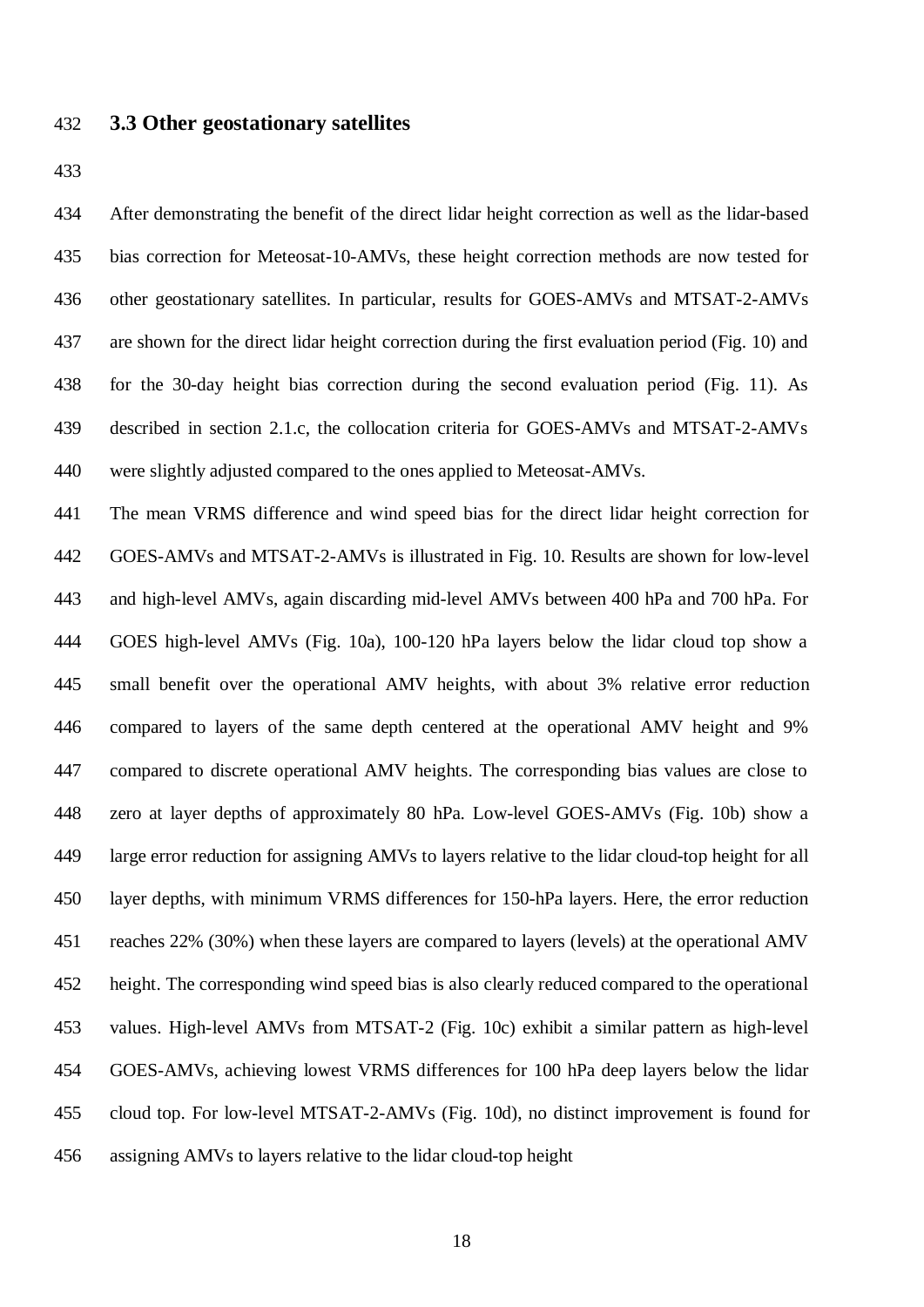Fig. 11 shows the VRMS difference and wind speed bias for the 30-day height bias correction for GOES- and MTSAT-2-AMVs. Results for levels/layers based on a 30-day bias correction (grey bars) are compared to levels/layers relative to the operational AMV height (black bars) and relative to the lidar cloud-top height (striped bars). For high-level GOES-AMVs (Fig. 11a), the VRMS differences of the direct lidar height correction as well as the height bias correction do not show advantages over the operational height. In addition, the wind speed bias deteriorates for both height correction methods. In contrast, low-level GOES-AMVs (Fig. 11b) exhibit clearly lower VRMS differences with similarly positive results for the direct height correction and the 30-day height bias correction. Again, layer-averaging exhibits additional benefits compared to using discrete levels. High-level AMVs from MTSAT-2 (Fig. 11c) show a similar pattern as Meteosat-10-AMVs in terms of VRMS differences. Lowest values are achieved for the direct lidar height correction, but the height bias correction also leads to a small error reduction compared to the operational values. In addition, the wind speed bias is slightly reduced for both lidar height correction methods. For low-level AMVs of MTSAT-2 (Fig. 11d), the bias correction shows slightly lower VRMS differences than the operational AMV height. Wind speed bias values for both height correction methods are of similar magnitude as the operational bias.

## **4 Summary and conclusion**

 In this paper, lidar observations from the polar-orbiting satellite CALIPSO are used to correct AMV pressure heights from different geostationary satellites, with a major focus on Meteosat-10.

 In the first part, results for the height correction of AMVs with directly collocated CALIPSO lidar observations are presented. In contrast to Folger and Weissmann (2014), GME model equivalents are used for the wind verification instead of radiosondes. This allows analysing a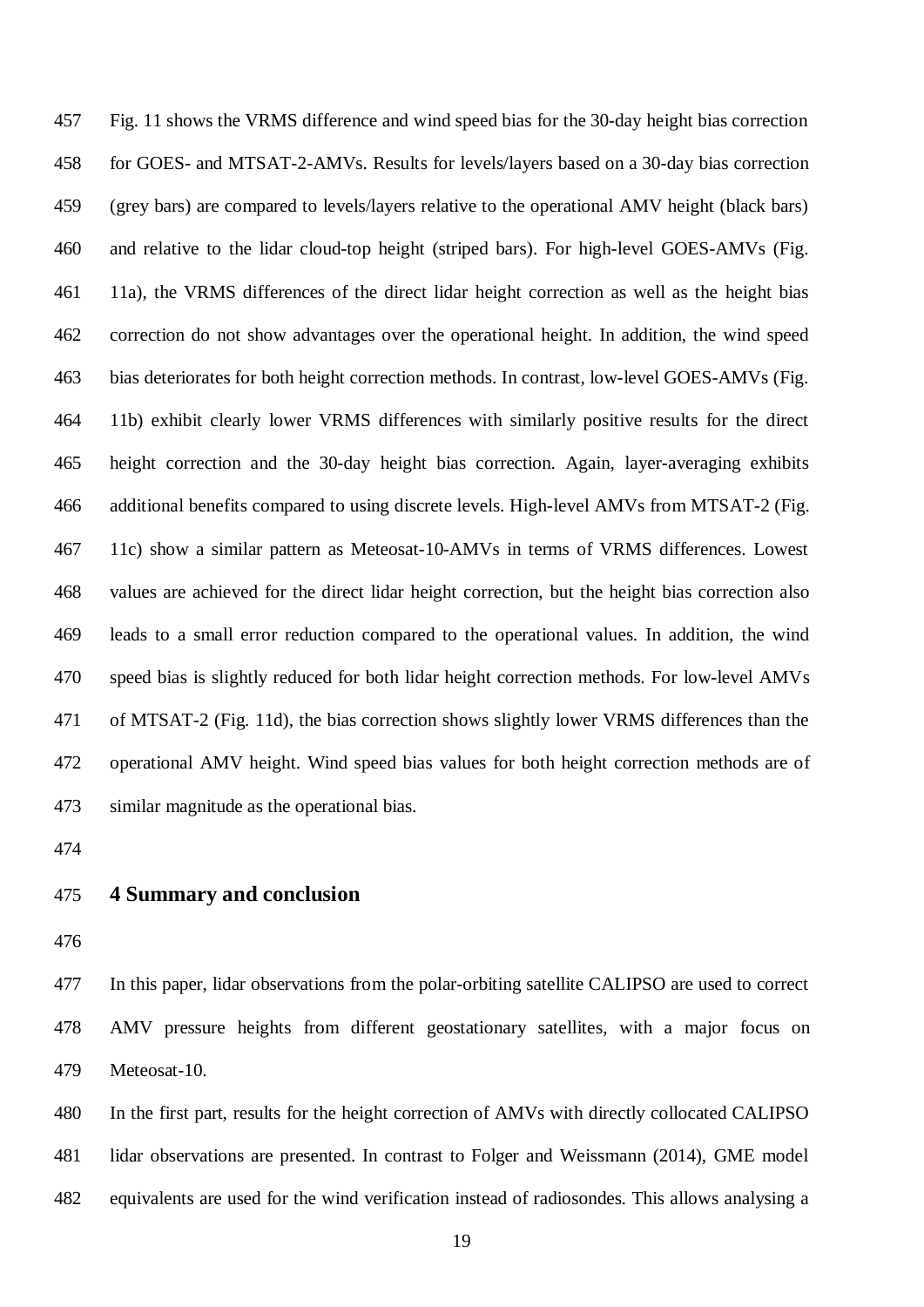considerably larger amount of AMVs. For Meteosat-10, both high-level and low-level AMVs exhibit lowest VRMS differences for assigning AMVs to 120-hPa deep layers below the lidar cloud top. This leads to an error reduction of 8-10% when compared to layers of the same depth centered at the operational AMV height, and about 15% when compared to the discrete operational AMV levels.

 In the second part, statistical height bias corrections functions are developed based on a climatology of differences between AMV and lidar cloud-top height. Different lengths of the training period and settings for deriving the bias correction functions are tested and the resulting corrections are then applied to a subsequent verification period. This approach allows proceeding from an individual, direct height correction for a small subset of AMVs to a height adjustment of all operational AMVs from the respective geostationary satellite. Generally, adjusting AMV pressure heights of Meteosat-10 according to 30-day or 10-day height bias correction functions leads to lower VRMS differences and a lower wind speed bias compared to using the operational AMV heights. On average the reduction is about 30- 50% of the reduction by the direct correction, but has the clear advantage that all AMVs can be corrected. Thereby, assigning AMVs to 120-hPa deep vertical layers relative to the adjusted heights based on a 30-day height bias correction function leads to a three times larger error reduction than assigning them to discrete levels at the mean pressure of the respective layers.

 For other geostationary satellites, the positive effect of the direct lidar height correction as well as applying height bias correction functions is less distinct than for Meteosat-AMVs. However, both height correction methods overall indicate benefits in terms of VRMS differences and wind speed bias when compared to the operational wind errors. For low-level GOES-AMVs, results of the direct lidar height correction as well as of the height bias correction indicate that lidar observations can reduce wind errors by up to 30%. In contrast, high-level GOES-AMVs exhibit only small benefits for reducing VRMS differences, and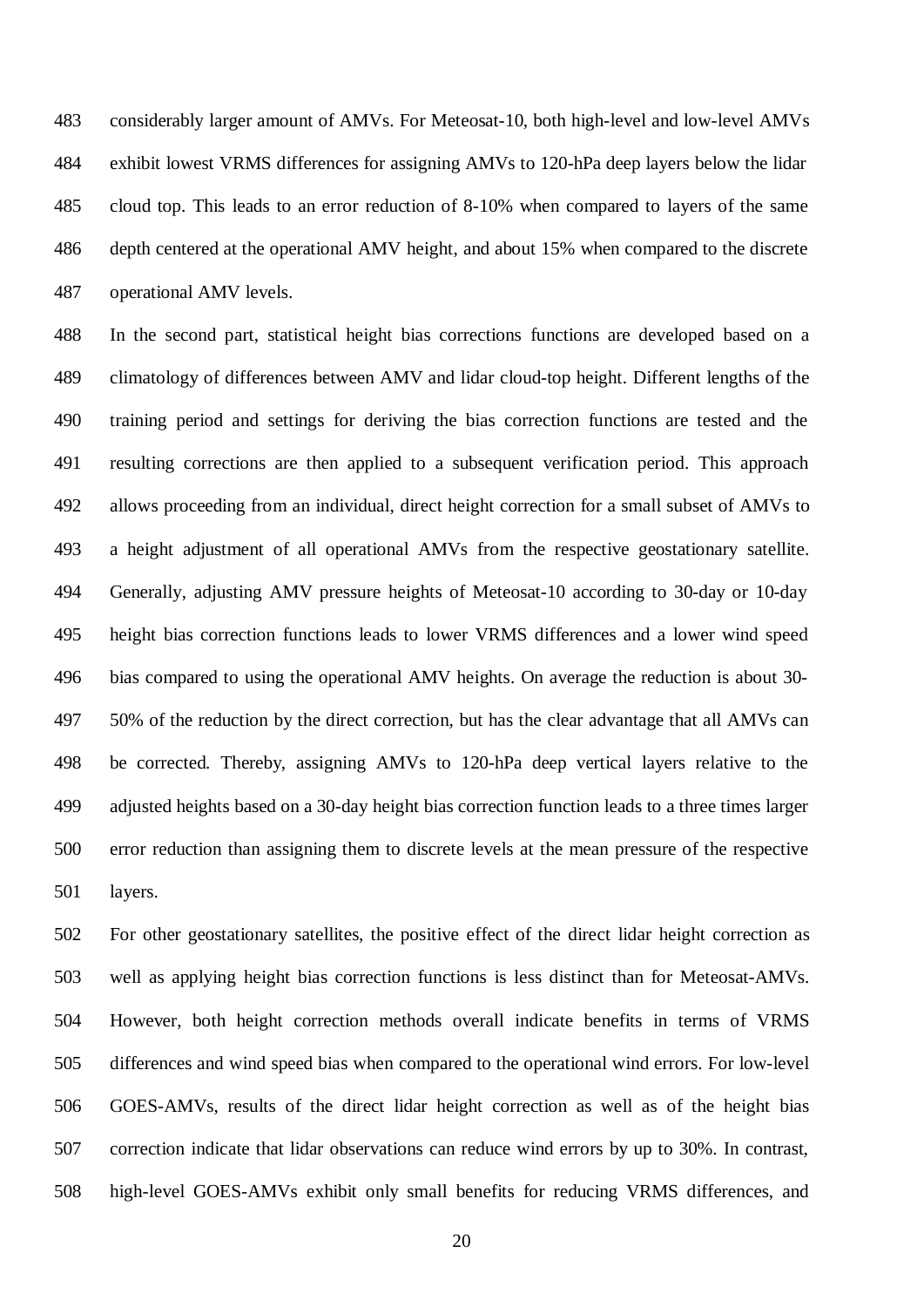even show degradation in terms of the wind speed bias. This might be due to problems with high-level semitransparent or multi-layer clouds. In addition, the sample size of high-level GOES-AMVs is relatively small compared to low-level GOES-AMVs or AMVs from other satellites. MTSAT-2-AMVs show both for high-level and low-level AMVs either neutral or slightly positive effects for both lidar height correction methods when compared to results at the operational AMV height.

 The positive impact of assigning AMVs to layers instead of discrete levels shown in this study coincides with findings of preceding studies (Velden and Bedka, 2009, Weissmann et al., 2013). In particular, results for the model verification conducted in the present study confirm the findings of the radiosonde verification shown in Folger and Weissmann (2014), with lowest wind errors for 120-hPa deep layers below the lidar cloud top. This implies that model error does not blur the results, therefore justifying the use of model equivalents as verification also for the evaluation of the error correlation and height bias correction. Using a simulated model framework, Hernandez-Carrascal and Bormann (2014) illustrated that AMVs represent winds averaged over the vertical extent of a cloud instead of the cloud-top or cloud- base level wind. This corresponds well to our results with lowest wind errors for assigning AMVs to layers below the lidar cloud-top height.

 This study revealed a positive impact of lidar-based height correction methods for the AMV height assignment of Meteosat-AMVs, yielding lowest wind errors for the direct CALIPSO lidar height correction, but still achieving a clear error reduction for the height bias correction. For MTSAT-2 and GOES-AMVs, lidar height correction methods show promising results especially for GOES low-level AMVs, but there is still need for research. Problems with high- level GOES-AMVs for height bias correction functions could be approached by taking only half of the height adjustment proposed by the respective height bias correction function. This implies that both the original AMV height assignment and the lidar height correction are equally weighted for assigning a new AMV height.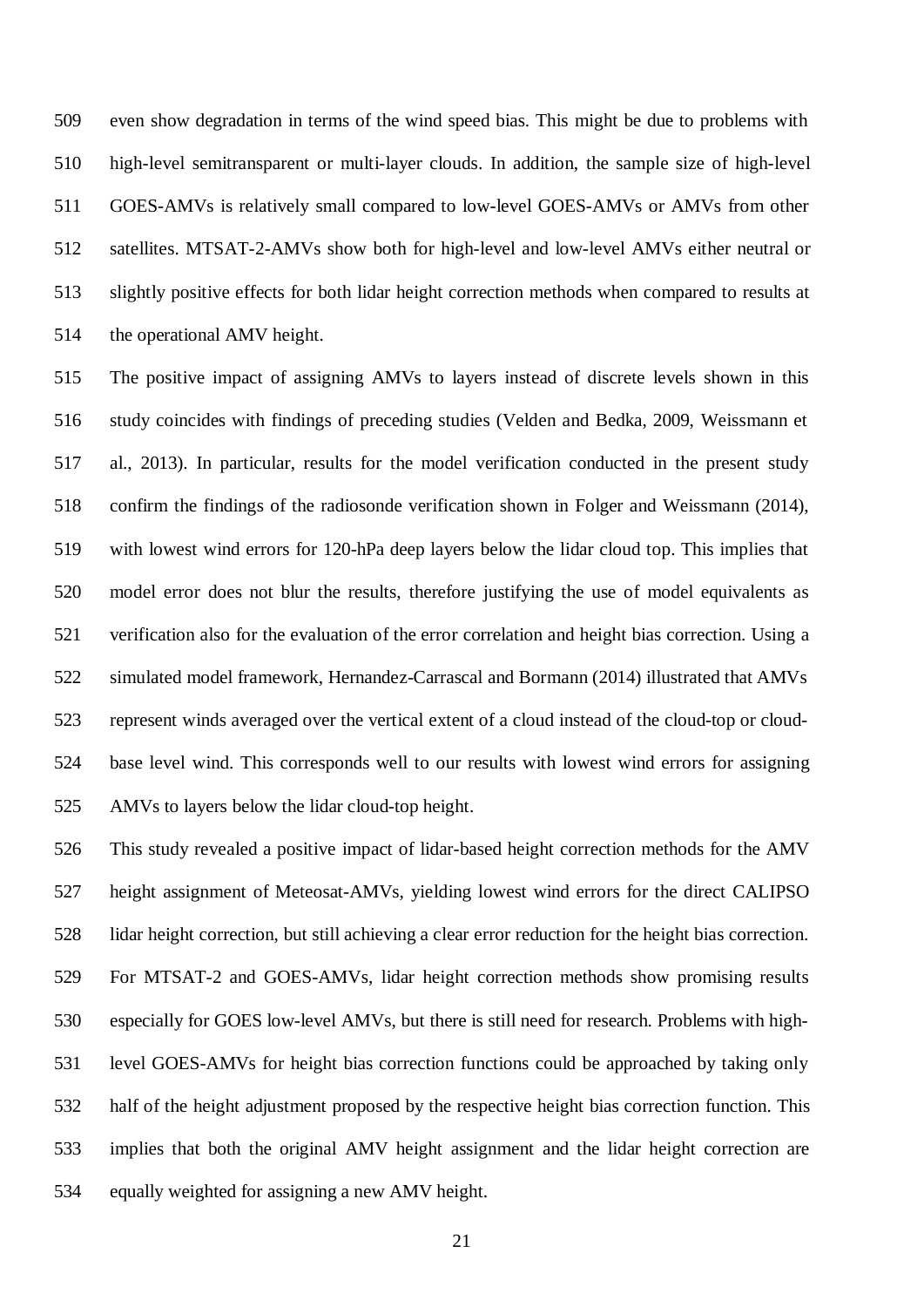Overall, the direct lidar height correction has proven to be a valuable source of information for the reduction of wind errors, the wind speed bias and the error correlation of operational AMVs. As the direct lidar height correction requires collocated lidar observations for each AMV, this method is restricted to available space-borne lidar observations in real-time and therefore more complex to apply in operational data assimilation systems. The proposed height bias correction in the second part of this paper provides an alternative that does not require real-time data and is easy to implement in an NWP system. Follow-on studies to evaluate the benefit of the lidar-based height bias correction for the forecast skill of NWP models are ongoing.

 In summary, this study demonstrates the potential of incorporating lidar observations into AMV height assignment methods. Space-borne lidar observations provide reliable information on cloud-top heights that is independent from the AMV processing procedures and from model fields used for the processing. The application of height correction methods based on lidar information is not restricted to CALIPSO. Other space-borne lidars are planned to be launched in the near future, e.g. the *Earth Clouds, Aerosols and Radiation Explorer* (EarthCARE, see Illingworth et al., 2014). Thus, the assimilation of AMVs as layer-averages in combination with lidar information for the AMV height correction is seen as a promising approach to increase the benefit of AMVs for NWP. Furthermore, the height bias correction with independent lidar information may be useful to derive consistent data sets for climate research and to evaluate AMV processing methods.

#### **Acknowledgements**

 The operational AMV data were provided by DWD. We are grateful to Harald Anlauf and Alexander Cress from DWD for the implementation of the observation operator for the assimilation of AMVs as layer-averages in GME and their on-going support during the study.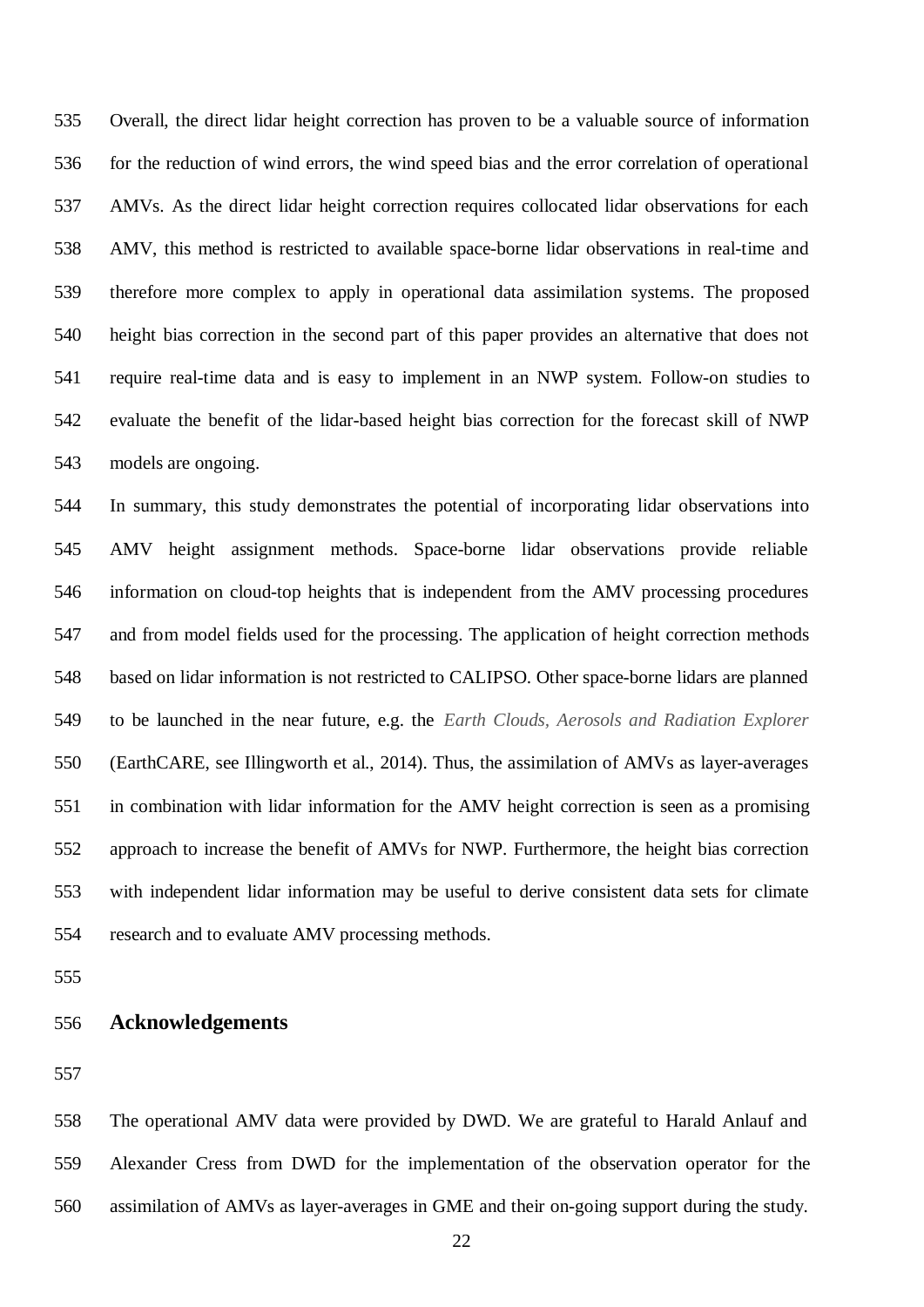The CALIPSO data were obtained from the NASA Langley Research Center Atmospheric Science Data Center. The study was carried out at the Hans-Ertel-Centre for Weather Research. This German research network of universities, research institutes and DWD is funded by the BMVBS (Federal Ministry of Transport, Building and Urban Development).

#### **References**

 Baker, W. E., R. Atlas, C. Cardinali, A. Clement, G. D. Emmitt, B. M. Gentry, R. M. Hardesty, E. Källén, M. J. Kavaya, R. Langland, Z. Ma, M. Masutani, W. McCarty, R. B. Pierce, Z. Pu, L. P. Riishojgaard, J. Ryan, S. Tucker, M. Weissmann, and J. G. Yoe, 2013: Lidar-measured wind profiles – the missing link in the global observing system. *Bull. Amer. Meteor. Soc.,* **95**, 543–564.

 Bormann, N., and J.-N. Thépaut, 2004: Impact of MODIS polar winds in ECMWF's 4DVAR data assimilation system. *Mon. Wea. Rev.*, **132**, 929-940.

 Borde, R., M. Doutriaux-Boucher, G. Dew, and M. Carranza, 2014: A direct link between feature tracking and height assignment of operational EUMETSAT atmospheric motion vectors*. J. Atmos. Oceanic Technol* ., **31**, 33–46.

 Bormann, N., S. Saarinen, G. Kelly, and J-N. Thépaut, 2003: The spatial structure of observation errors in atmospheric motion vectors from geostationary satellite data. *Mon. Wea. Rev.*, **131**, 706-718.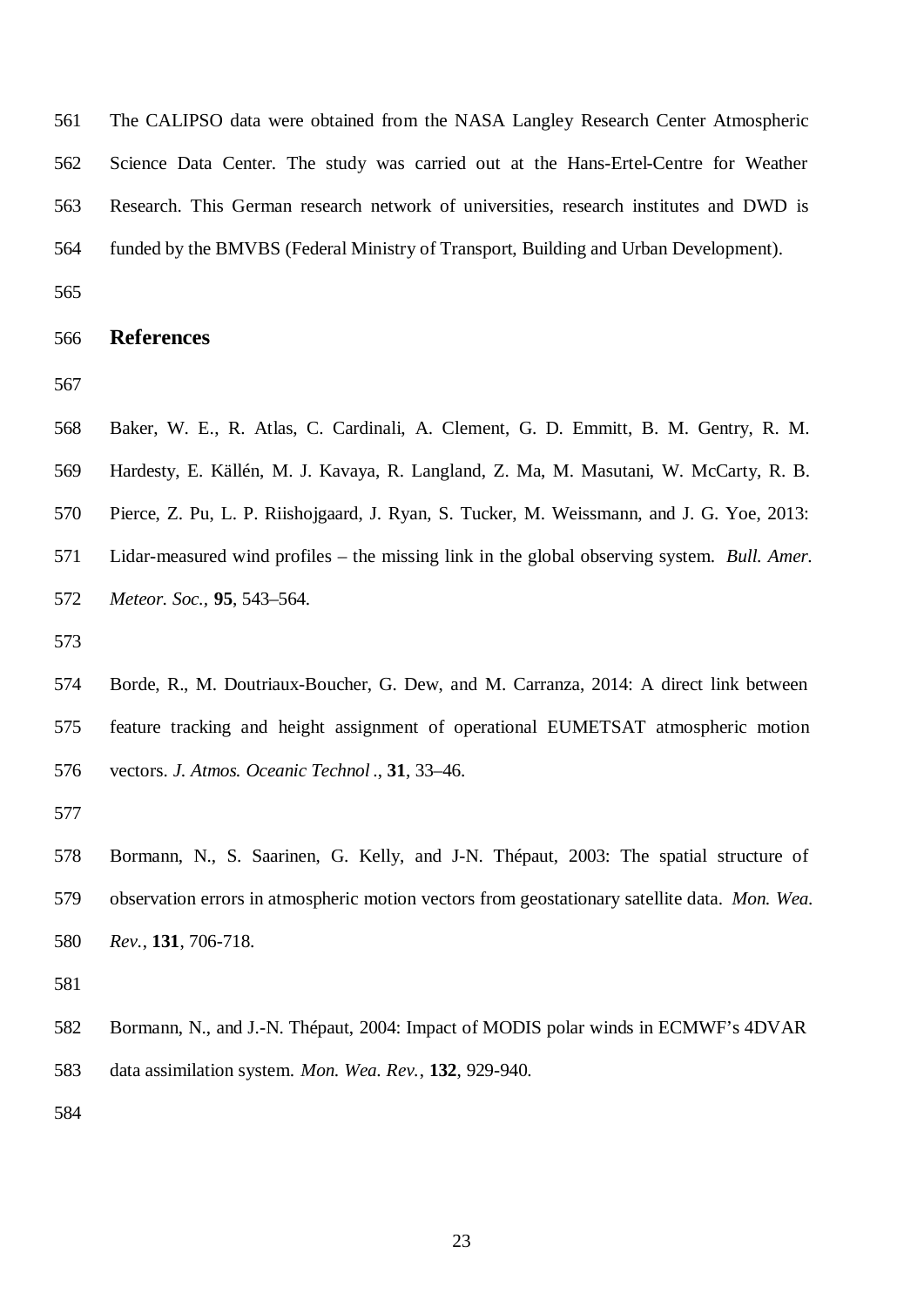- Bresky, W. C., J. M. Daniels, A. A. Bailey, S. T. Wanzong, 2012: New methods toward minimizing the slow speed bias associated with atmospheric motion vectors. *J. Appl. Meteor. Climatol.*, **51**, 2137–2151.
- 
- Di Michele, S., T. McNally, P. Bauer, and I. Genkova, 2012: Quality assessment of cloud-top
- height estimates from satellite IR radiances using the CALIPSO lidar. *IEEE Trans. Geosci. Remote Sens*., **51**, 2454-2464.
- 
- Folger, K., and M. Weissmann, 2014: Height correction of atmospheric motion vectors using
- satellite lidar observations from CALIPSO. *J. Appl. Meteor. Climatol*., **53**, 1809-1819.
- 
- Hernandez-Carrascal, A., and N. Bormann, 2014: Atmospheric motion vectors from model simulations. Part II: Interpretation as spatial and vertical averages of wind and role of clouds. *J. Appl. Meteor. Climatol.,* **53**, 65–82.
- 
- Hunt, W. H, D. M. Winker, M. A. Vaughan, K. A. Powell, P. L. Lucker, and C. Weimer, 2009: CALIPSO lidar description and performance assessment. *J. Atmos. Oceanic Technol.* , **26**, 1214-1228.
- 
- Illingworth, A. J., H. W. Barker, A. Beljaars, M. Ceccaldi, H. Chepfer, J. Cole, J. Delanoë, C.
- Domenech, D. P. Donovan, S. Fukuda, M. Hirakata, R. J. Hogan, A. Huenerbein, P. Kollias, T. Kubota, T. Nakajima, T. Y. Nakajima, T. Nishizawa, Y. Ohno, H. Okamoto, R. Oki, K. Sato, M. Satoh, M. Shephard, U. Wandinger, T. Wehr, G.-J. van Zadelhoff, 2014: The Earthcare satellite: The next step forward in global measurements of clouds, aerosols, precipitation and radiation. *Bull. Amer. Meteor. Soc.,* accepted, doi: 10.1175/BAMS-D-12- 00227.1
	-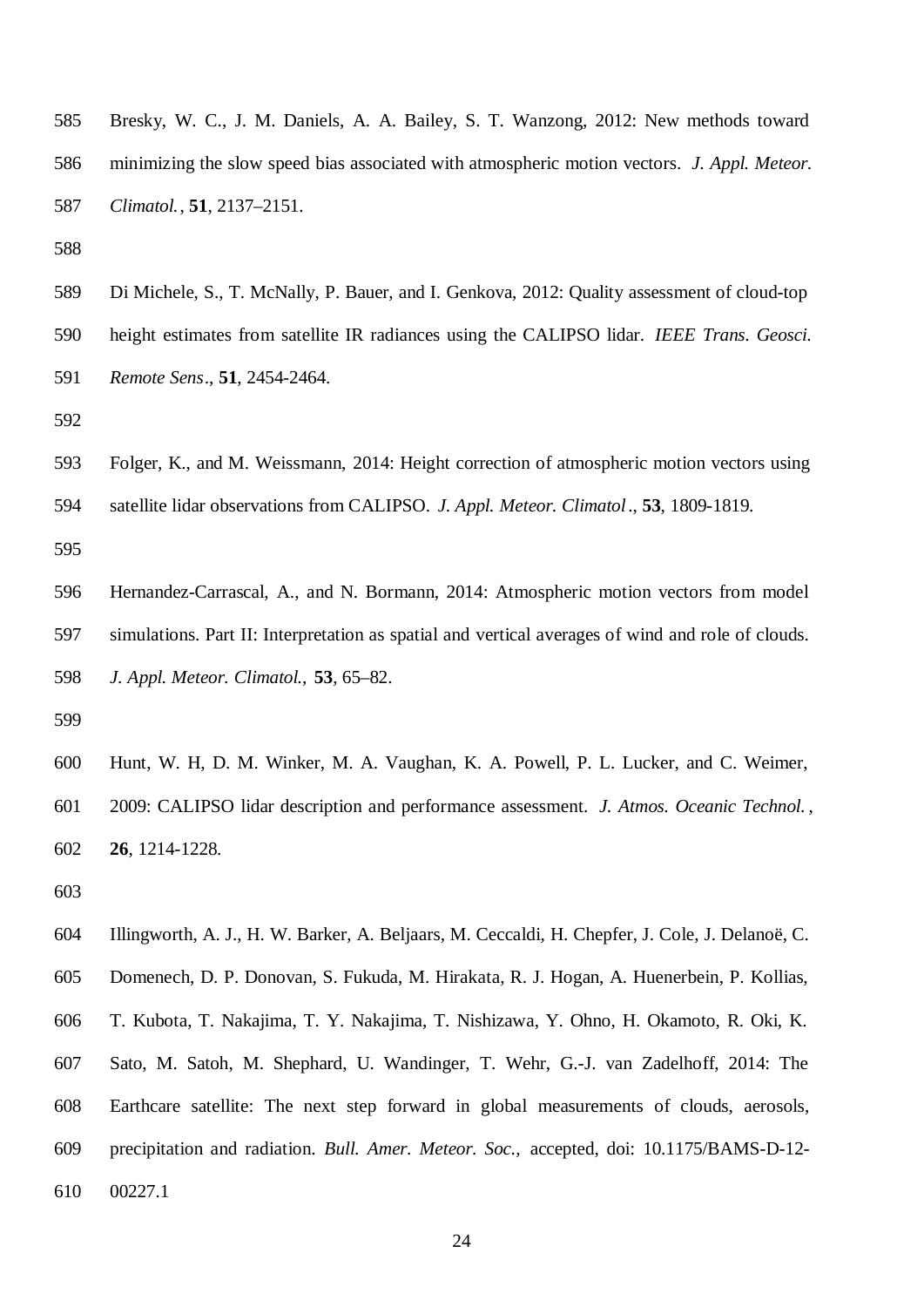- Joo, S., J. Eyre and R. Marriott, 2013: The impact of MetOp and other satellite data within the Met Office global NWP system using an adjoint-based sensitivity method. *Mon. Wea. Rev.*, **141**, 3331–3342.
- 
- Lazzara, M., R Dworak, D. Santek, B. Hoover, C. Velden, and J. Key, 2014: High-latitude atmospheric motion vectors from composite satellite data. *J. Appl. Meteor. Climatol*., *53*, 534–547.
- 
- Salonen, K., J. Cotton, N. Bormann, and M. Forsythe, 2015: Characterizing AMV height- assignment error by comparing best-fit pressures statistics from the Met Office and ECMWF data assimilation systems. *J. Appl. Meteor. Climatol.* , **54**, 225–242.
- 
- Velden, C. S., J. Daniels, D. Stettner, D. Santek, J. Key, J. Dunion, K. Holmlund, G. Dengel, W. Bresky, and P. Menzel, 2005: Recent innovations in deriving tropospheric winds from meteorological satellites. *Bull. Amer. Meteor. Soc.*, **86**, 205-223.
- 
- Velden, C. S., and K. M. Bedka, 2009: Identifying the uncertainty in determining satellite- derived atmospheric motion vector height attribution. *J. Appl. Meteor. Climatol.,* **48**, 450-463.
- Weissmann, M., K. Folger, and H. Lange, 2013: Height correction of atmospheric motion vectors using airborne lidar observations*. J. Appl. Meteor. Climatol*., **52**, 1868–1877.
- 
- Winker, D. M., M. A. Vaughan, A. H. Omar, Y. Hu, K. A. Powell, Z. Liu, W. H. Hunt, and S.
- A. Young, 2009: Overview of the CALIPSO mission and CALIOP data processing
- algorithms. *J. Atmos. Oceanic Technol* ., **26**, 2310-2323.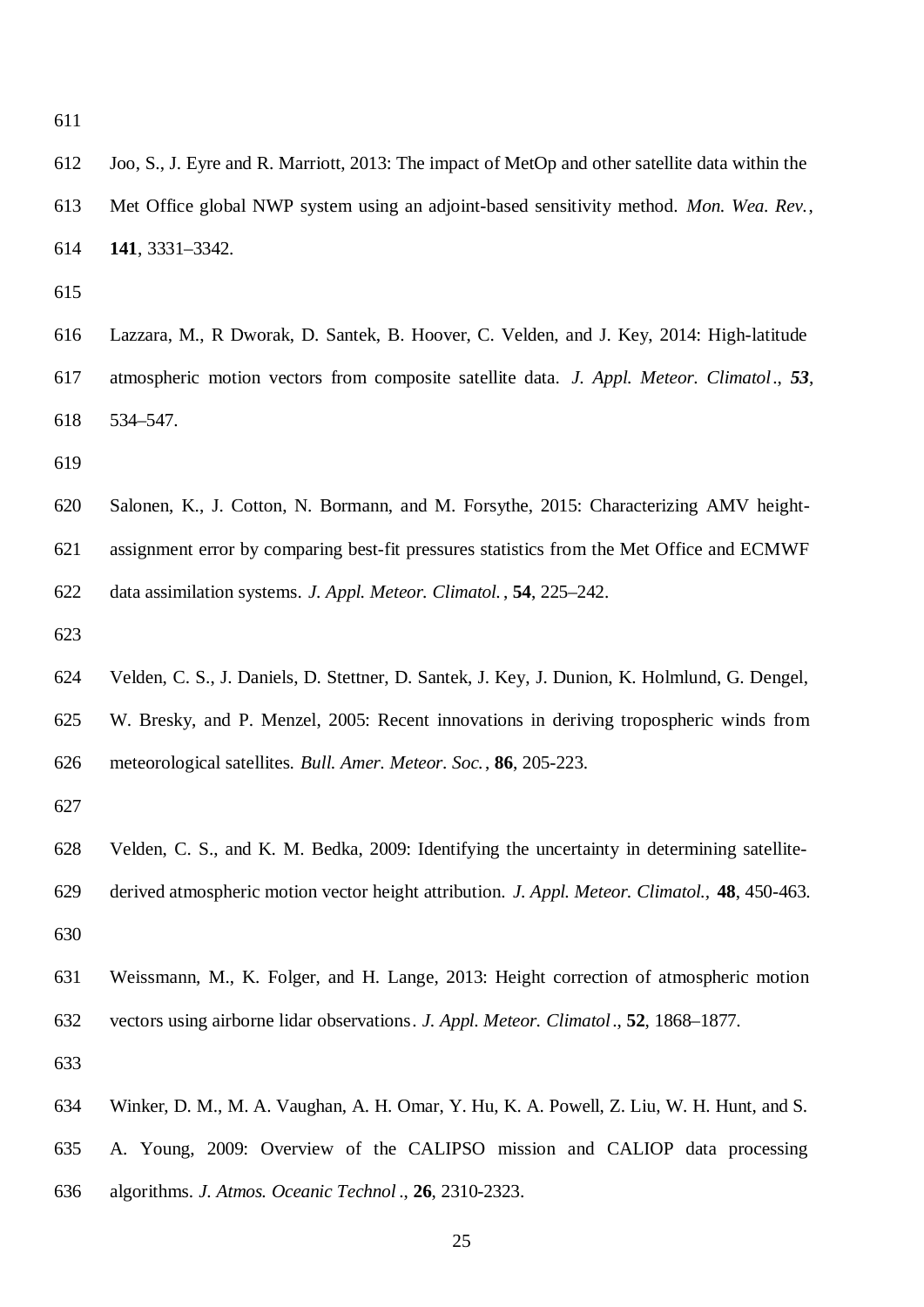| 638 | Winker, D. M., J. Pelon, J. A. Coakley Jr., S. A. Ackerman, R. J. Charlson, P. R. Colarco, P. |
|-----|-----------------------------------------------------------------------------------------------|
| 639 | Flamant, Q. Fu, R. M. Hoff, C. Kittaka, T. L. Kubar, H. Le Treut, M. P. McCormick, G.         |
| 640 | Mégie, L. Poole, K. Powell, C. Trepte, M. A. Vaughan, B. A. Wielicki, 2010: The CALIPSO       |
| 641 | mission: A global 3D view of aerosols and clouds. Bull. Amer. Meteor. Soc., 91, 1211-1229.    |
| 642 |                                                                                               |
| 643 |                                                                                               |
| 644 |                                                                                               |
| 645 |                                                                                               |
| 646 |                                                                                               |
| 647 |                                                                                               |
| 648 |                                                                                               |
| 649 |                                                                                               |
| 650 |                                                                                               |
| 651 |                                                                                               |
| 652 |                                                                                               |
| 653 |                                                                                               |
| 654 |                                                                                               |
| 655 |                                                                                               |
| 656 |                                                                                               |
| 657 |                                                                                               |
| 658 |                                                                                               |
| 659 |                                                                                               |
| 660 |                                                                                               |
| 661 |                                                                                               |
| 662 |                                                                                               |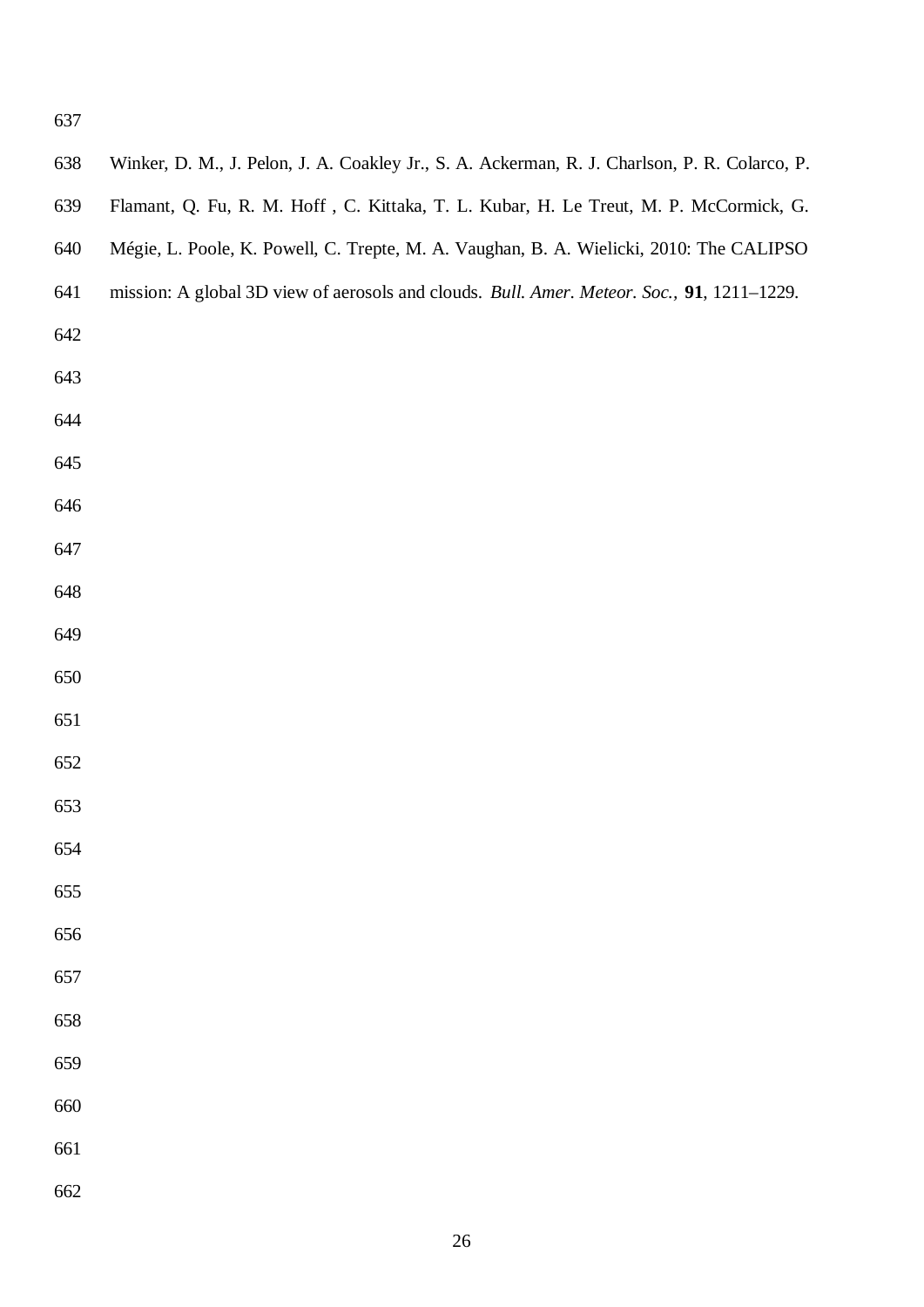# 663 **TABLES**

# 664

|                                |            | Meteosat-10 | MTSAT-2 | <b>GOES</b><br>(East and<br>West comb.) |
|--------------------------------|------------|-------------|---------|-----------------------------------------|
| evaluation<br>period 1         | high level | 3673        | 621     | 226                                     |
| $(31$ May $-$<br>11 June 2013) | low level  | 9527        | 487     | 1192                                    |
| evaluation<br>period 2         | high level | 2144        | 295     | 143                                     |
| $(7$ May $-$<br>12 May 2013)   | low level  | 5266        | 278     | 698                                     |

665

666

667 **TABLE 1**. Number of AMVs with collocated lidar observations used in this study for both 668 evaluation periods 669 670 671 672 673 674 675 676 677

678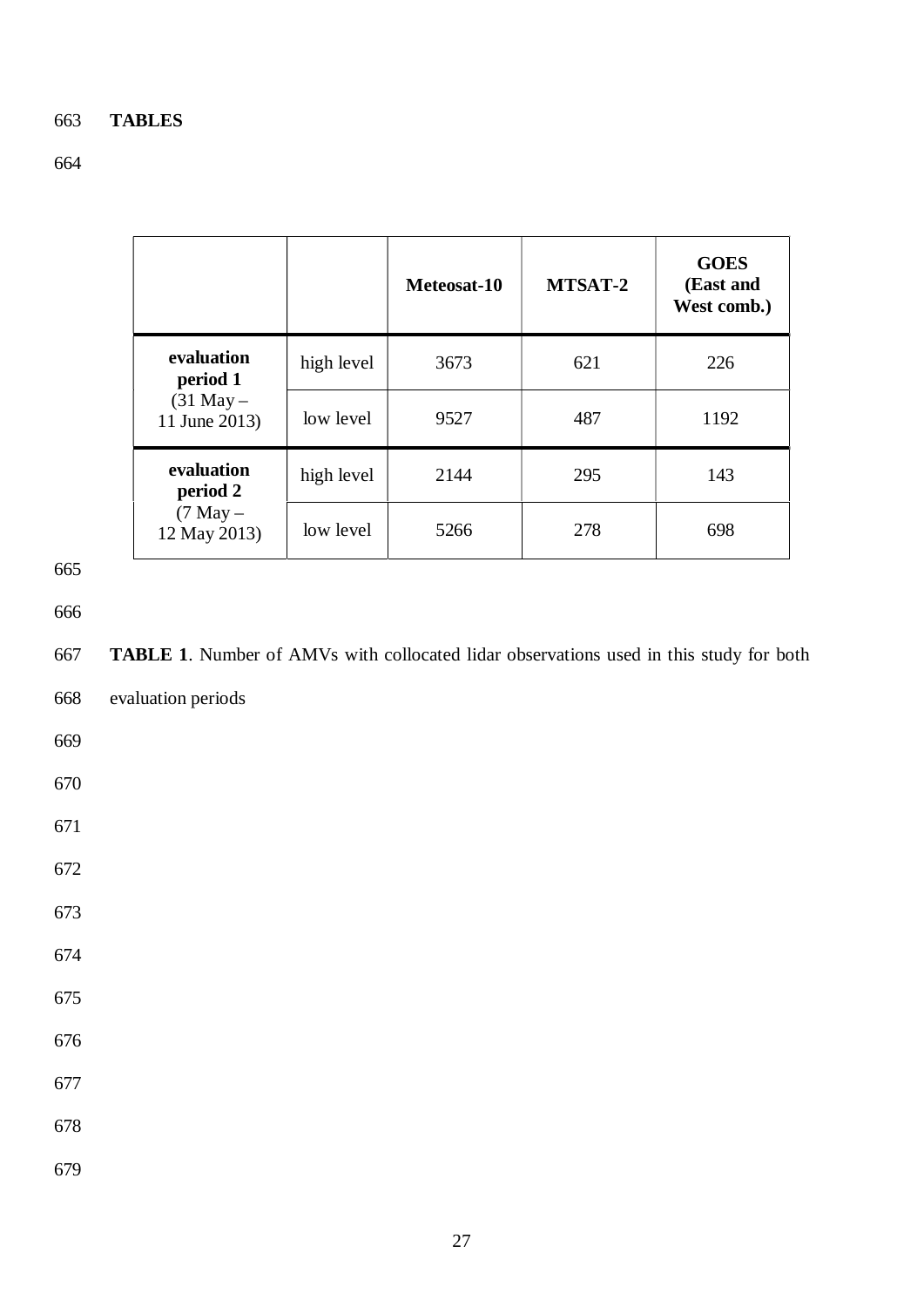| 680                  |                           |              |               |  |
|----------------------|---------------------------|--------------|---------------|--|
| 681                  | height correction         | counts       |               |  |
| 682                  | period                    | low<br>level | high<br>level |  |
| 683                  | 30 days                   | 24027        | 12114         |  |
| 684                  | 30 days<br>northern hemi. | 3439         | 2901          |  |
| 685                  | 30 days<br>tropics        | 10889        | 6571          |  |
| 686                  | 30 days<br>southern hemi. | 9699         | 2606          |  |
| 687<br>$\sim$ $\sim$ | 10 days                   | 7873         | 4114          |  |
|                      |                           |              |               |  |

- 
- 

 **TABLE 2**. Number of lidar-corrected AMVs used to calculate height bias correction functions over different periods for Meteosat 10. Counts of the 30-day height correction periods comprise AMVs in the period 1 Apr – 6 May 2013. Counts of the 10-day height correction period were averaged over the respective counts for each day of the 6-day evaluation period.

- 
- 
- 
- 
- 
- 
- 
- 
- 
- 
- 
-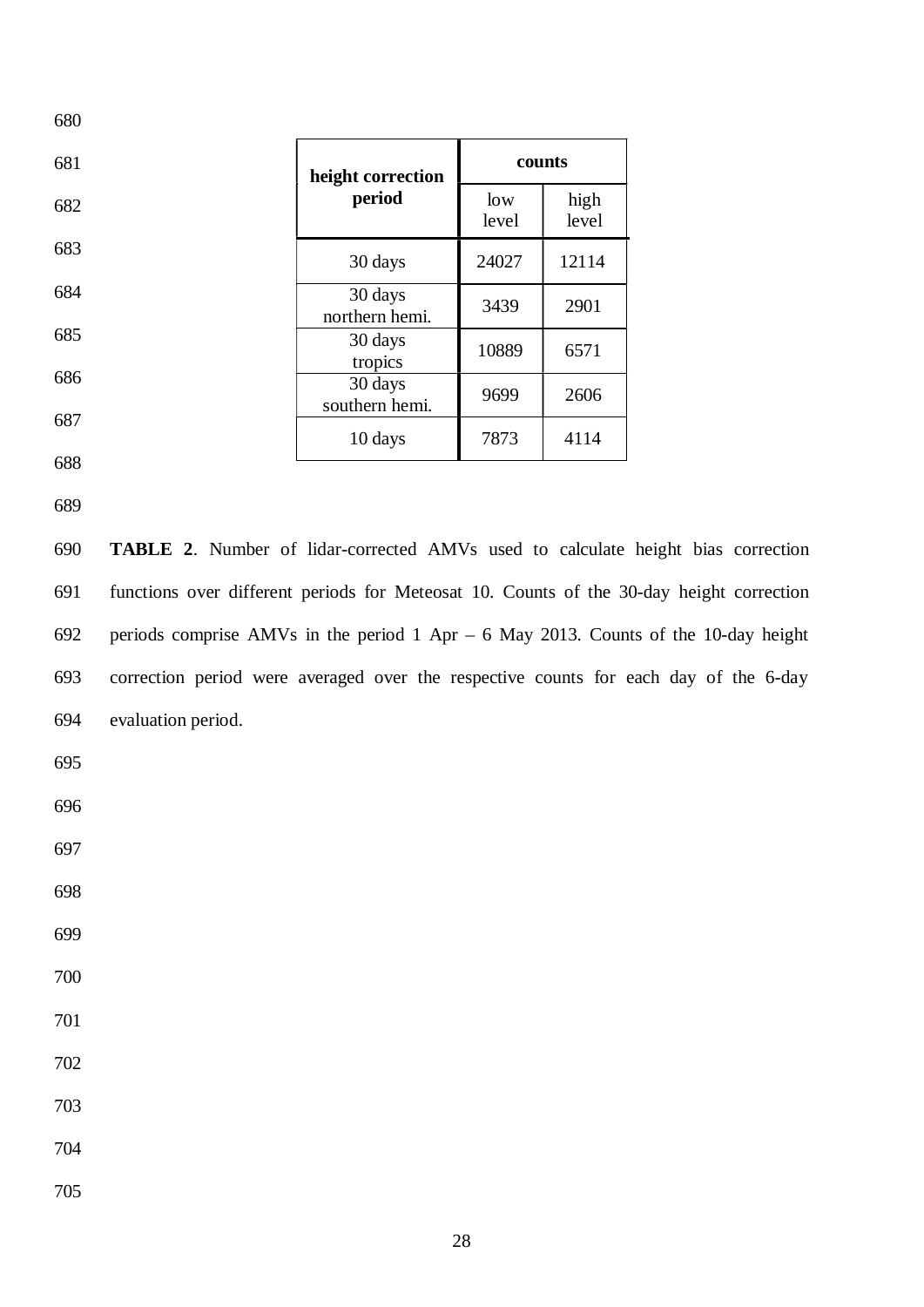| 706     |                                                                                  |                               | $\rm \bf counts$ |       |  |
|---------|----------------------------------------------------------------------------------|-------------------------------|------------------|-------|--|
| $707\,$ |                                                                                  | satellite                     | low              | high  |  |
| 708     |                                                                                  |                               | level            | level |  |
| 709     |                                                                                  | $\rm GOES$<br>(East and West) | 16005            | 5467  |  |
| 710     |                                                                                  | MTSAT-2                       | 5371             | 7626  |  |
| 711     |                                                                                  |                               |                  |       |  |
| 712     | TABLE 3. Number of lidar-corrected AMVs used for a 30-day height bias correction |                               |                  |       |  |
| 713     | function (1 Apr – 6 May 2013) for GOES and MTSAT-2.                              |                               |                  |       |  |
| 714     |                                                                                  |                               |                  |       |  |
| $715\,$ |                                                                                  |                               |                  |       |  |
| 716     |                                                                                  |                               |                  |       |  |
| $717\,$ |                                                                                  |                               |                  |       |  |
| 718     |                                                                                  |                               |                  |       |  |
| 719     |                                                                                  |                               |                  |       |  |
| 720     |                                                                                  |                               |                  |       |  |
| 721     |                                                                                  |                               |                  |       |  |
| $722\,$ |                                                                                  |                               |                  |       |  |
| 723     |                                                                                  |                               |                  |       |  |
| 724     |                                                                                  |                               |                  |       |  |
| $725\,$ |                                                                                  |                               |                  |       |  |
| 726     |                                                                                  |                               |                  |       |  |
| $727\,$ |                                                                                  |                               |                  |       |  |
| 728     |                                                                                  |                               |                  |       |  |
| 729     |                                                                                  |                               |                  |       |  |
| 730     |                                                                                  |                               |                  |       |  |
| 731     |                                                                                  |                               |                  |       |  |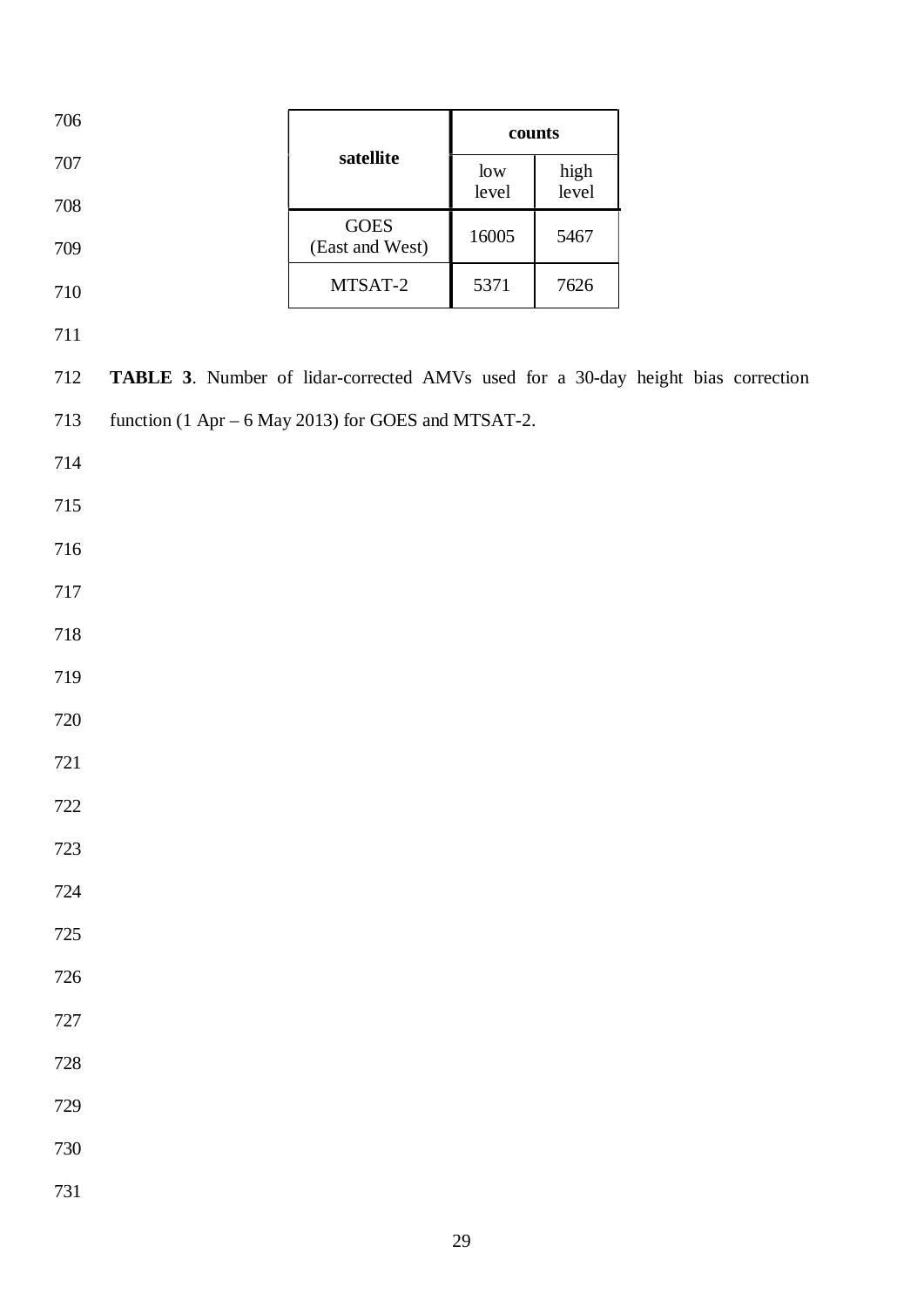#### **FIGURE CAPTIONS**

 **FIG. 1**. Geographical coverage of the five main geostationary satellites and AMVs derived from these satellites with collocated CALIPSO lidar observations for the time period from 7 May 2013 to 12 May 2013.

 **FIG. 2**. Height distribution of AMVs with collocated CALIPSO lidar observations used for (a) the direct lidar height correction (31 May 2013 – 10 June 2013) in Section 3.1 and (b) the height bias correction functions (5 May 2013 – 12 May 2013) in Section 3.2.

 **FIG. 3**. Schematic illustration of the different layers used in this study. Layers below the lidar cloud top and layers with 25% above and 75% below the lidar cloud top are compared to reference layers centered at the operational AMV height. Layer depths vary from 0 to 200 hPa.

 **FIG. 4**. Histogram of height differences (hPa) between original AMV pressure heights and lidar cloud-top heights for high-level and low-level AMVs combined. Positive values correspond to AMV heights that are below the respective lidar cloud top.

 **FIG. 5**. Mean VRMS differences (upper panels) and wind speed bias (lower panels) between AMV winds and layer-averaged model winds for (a) high-level and (b) low-level Meteosat- 10-AMVs. Numbers in brackets are AMV counts. Gray dashed lines represent layers centered at the original AMV pressure height; black lines represent layers below the lidar cloud-top height; black dotted lines represent layers with 25% above and 75% below the lidar cloud-top height (cf. legend).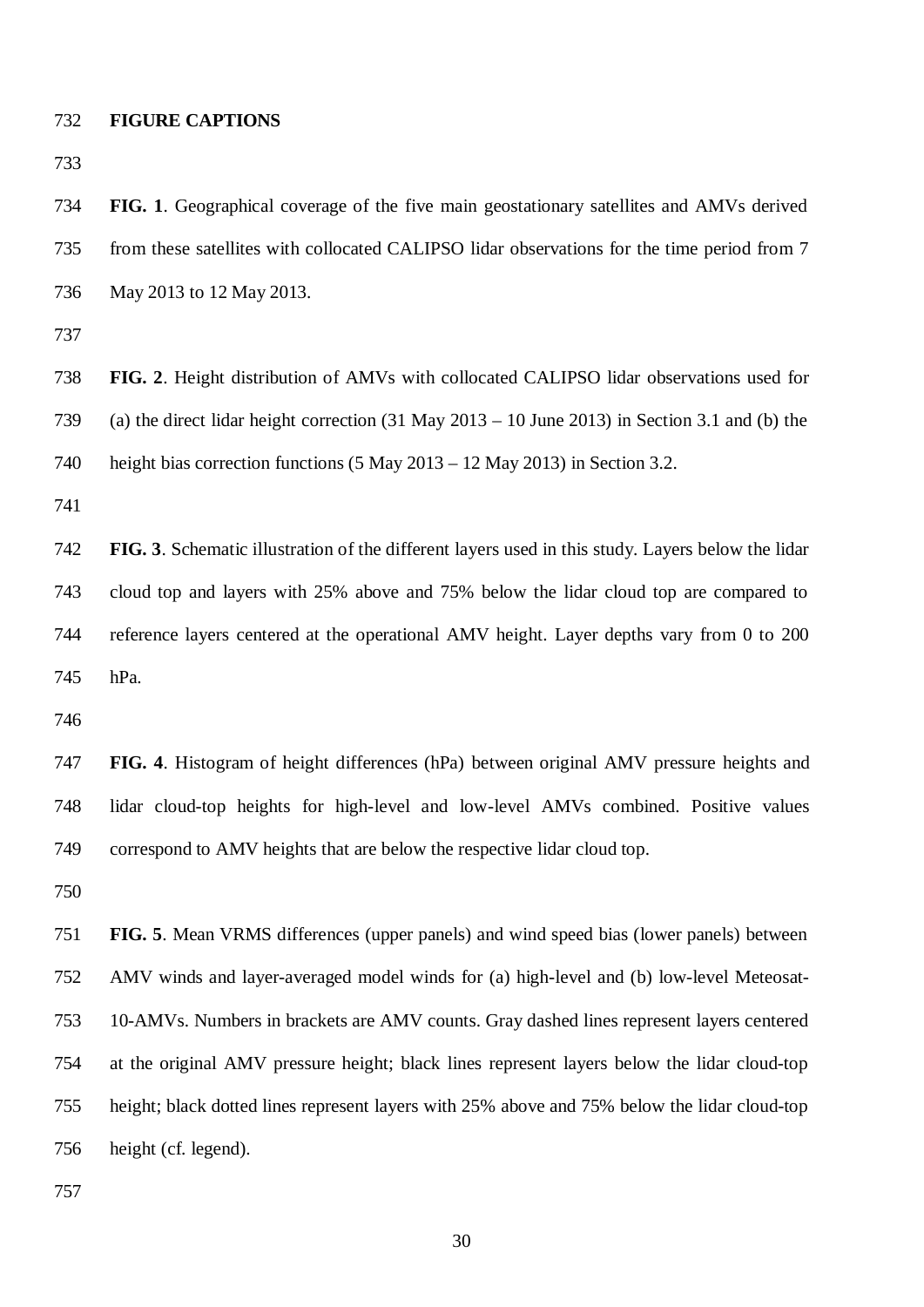**FIG. 6**. Horizontal AMV error correlations of operational AMVs (dashed black line) and lidar-corrected layer-averaged AMVs (grey line) when compared to surrounding operational AMVs for Meteosat-10 winds from all levels as a function of horizontal distance between the AMVs. The dotted line shows the number of collocations used and corresponds to the y-axis on the right.

 **FIG. 7**. Height bias correction functions for Meteosat-10 for a 30-day period (1 April 2013 – 6 May 2013) as a function of altitude. Different line styles indicate different satellite channels (cf. legend).

 **FIG. 8**. Mean VRMS differences (upper panels) and wind speed bias (lower panels) between AMV and model first-guess winds for (a) high-level and (b) low-level Meteosat-10-AMVs. Numbers in brackets are AMV counts. *AMV oper* corresponds to the operational AMV height, *CALIPSO* to the direct lidar height correction. Different height bias correction functions are designated as *30days* (30-day mean), *30days hemi* (30-day mean with hemispheric and tropical sub-divisions) and *10days* (10-day mean). Results are shown both for layer-averages of 120-hPa deep layers and for discrete levels.

 **FIG. 9**. Relative reduction of VRMS differences between AMV and model winds for assigning AMVs to layers/levels below the lidar cloud top (solid lines) and to layers/levels based on the height bias correction function for a 30-day mean (grey lines) instead of the discrete operational AMV heights. Hereby, black lines represent layer-averages and grey lines discrete levels relative to the respective height. Low- and high-level AMVs are combined. The level height in hPa below the cloud top is drawn at the mean pressure of the denoted layer on the x-axis.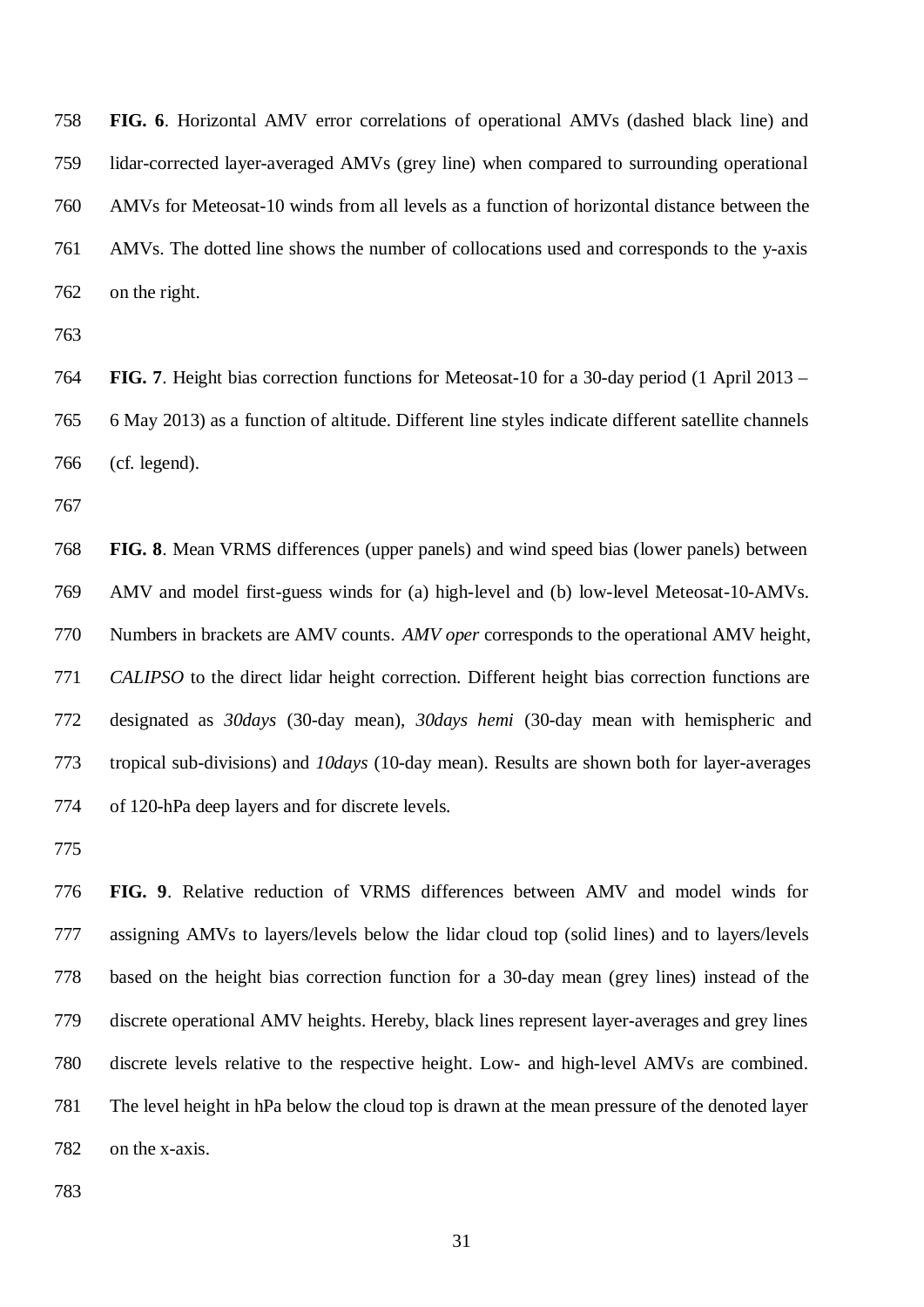**FIG. 10**. As Fig. 3, but for (a) GOES high-level, (b) GOES low-level, (c) MTSAT-2 high-level and (d) MTSAT-2 low-level AMVs.

| 787 | FIG. 11. Mean VRMS differences (upper panels) and wind speed bias (lower panels) between     |
|-----|----------------------------------------------------------------------------------------------|
| 788 | AMV and model winds for (a) GOES high-level, (b) GOES low-level, (c) MTSAT-2 high-           |
| 789 | level and (d) MTSAT-2 low-level AMVs. Numbers in brackets are AMV counts. AMV oper           |
| 790 | corresponds to the operational AMV height and CALIPSO to the direct lidar height correction. |
| 791 | The applied height bias correction function is based on a 30-day mean (30days). Results are  |
| 792 | shown for discrete levels and 120-hPa deep layer-averages.                                   |
| 793 |                                                                                              |
| 794 |                                                                                              |
| 795 |                                                                                              |
| 796 |                                                                                              |
| 797 |                                                                                              |
| 798 |                                                                                              |
| 799 |                                                                                              |
| 800 |                                                                                              |
| 801 |                                                                                              |
| 802 |                                                                                              |
| 803 |                                                                                              |
| 804 |                                                                                              |
| 805 |                                                                                              |
| 806 |                                                                                              |
| 807 |                                                                                              |
| 808 |                                                                                              |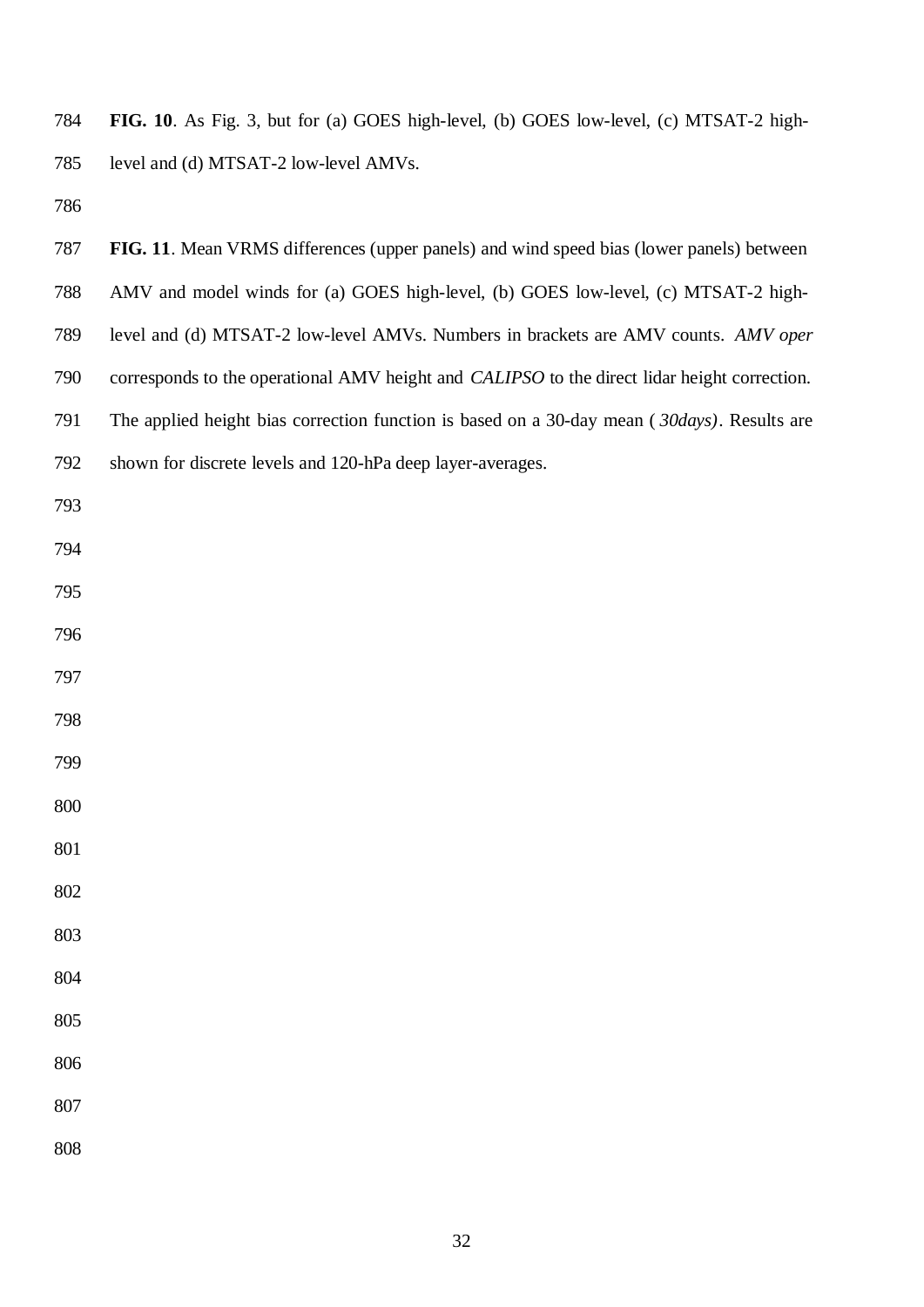# **FIGURES**



**FIG. 1**. Geographical coverage of the five main geostationary satellites and AMVs derived from these satellites with collocated CALIPSO lidar observations for the time period from 7 May 2013 to 12 May 2013.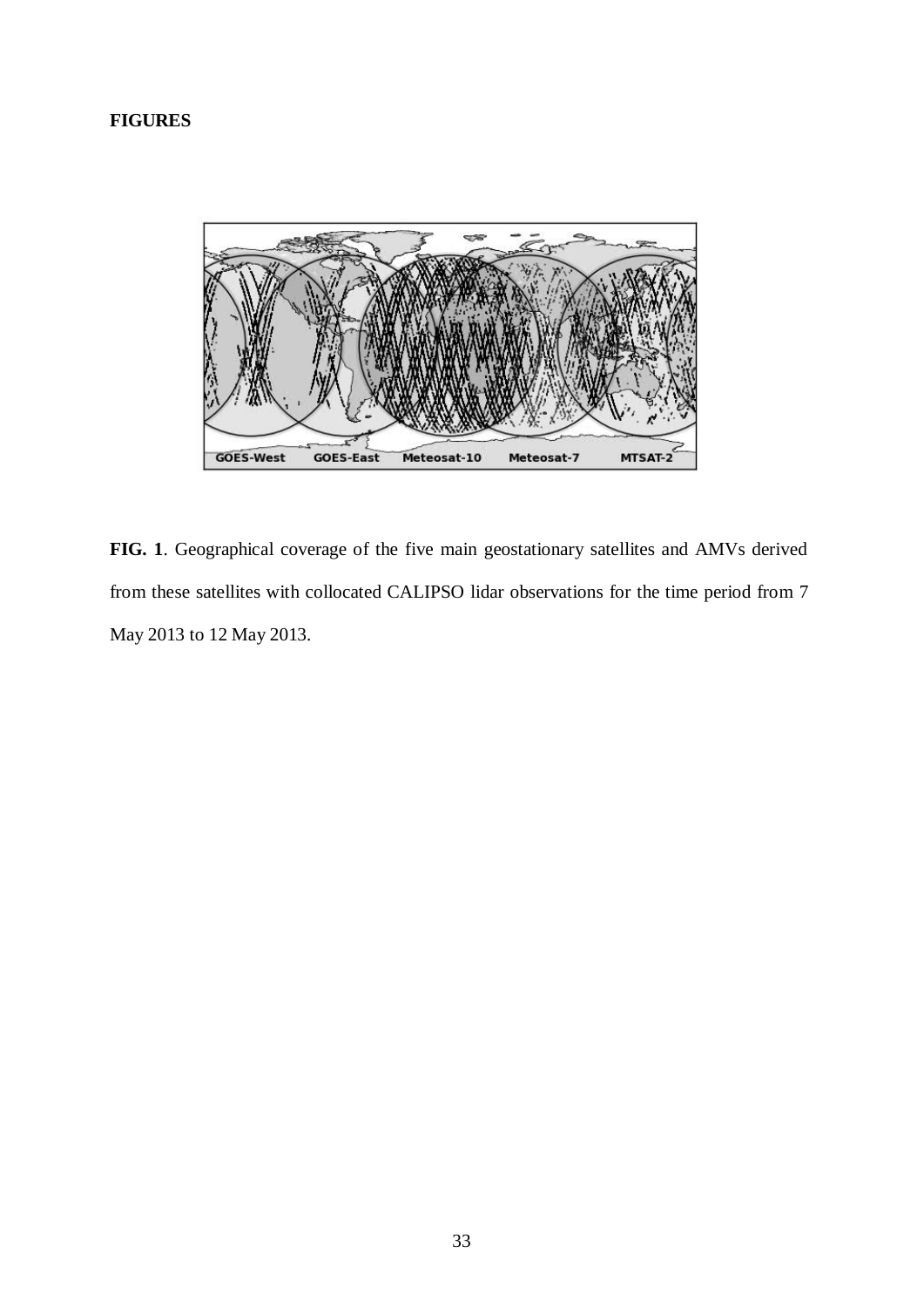

**FIG. 2**. Height distribution of AMVs with collocated CALIPSO lidar observations used for (a) the direct lidar height correction  $(31$  May  $2013 - 10$  June 2013) in Section 3.1 and (b) the height bias correction functions (5 May 2013 – 12 May 2013) in Section 3.2.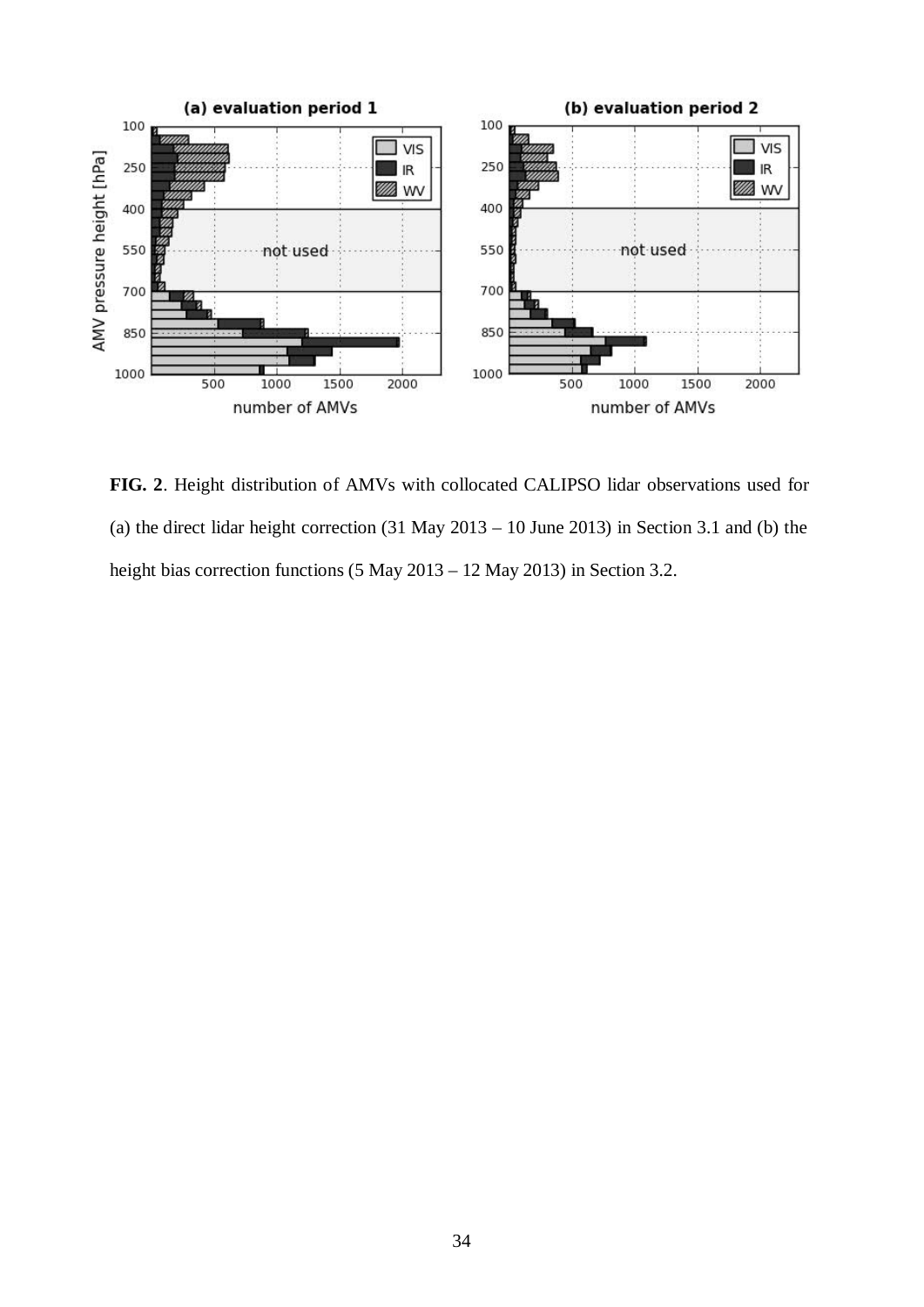

**FIG. 3**. Schematic illustration of the different layers used in this study. Layers below the lidar cloud top and layers with 25% above and 75% below the lidar cloud top are compared to reference layers centered at the operational AMV height. Layer depths vary from 0 to 200 hPa.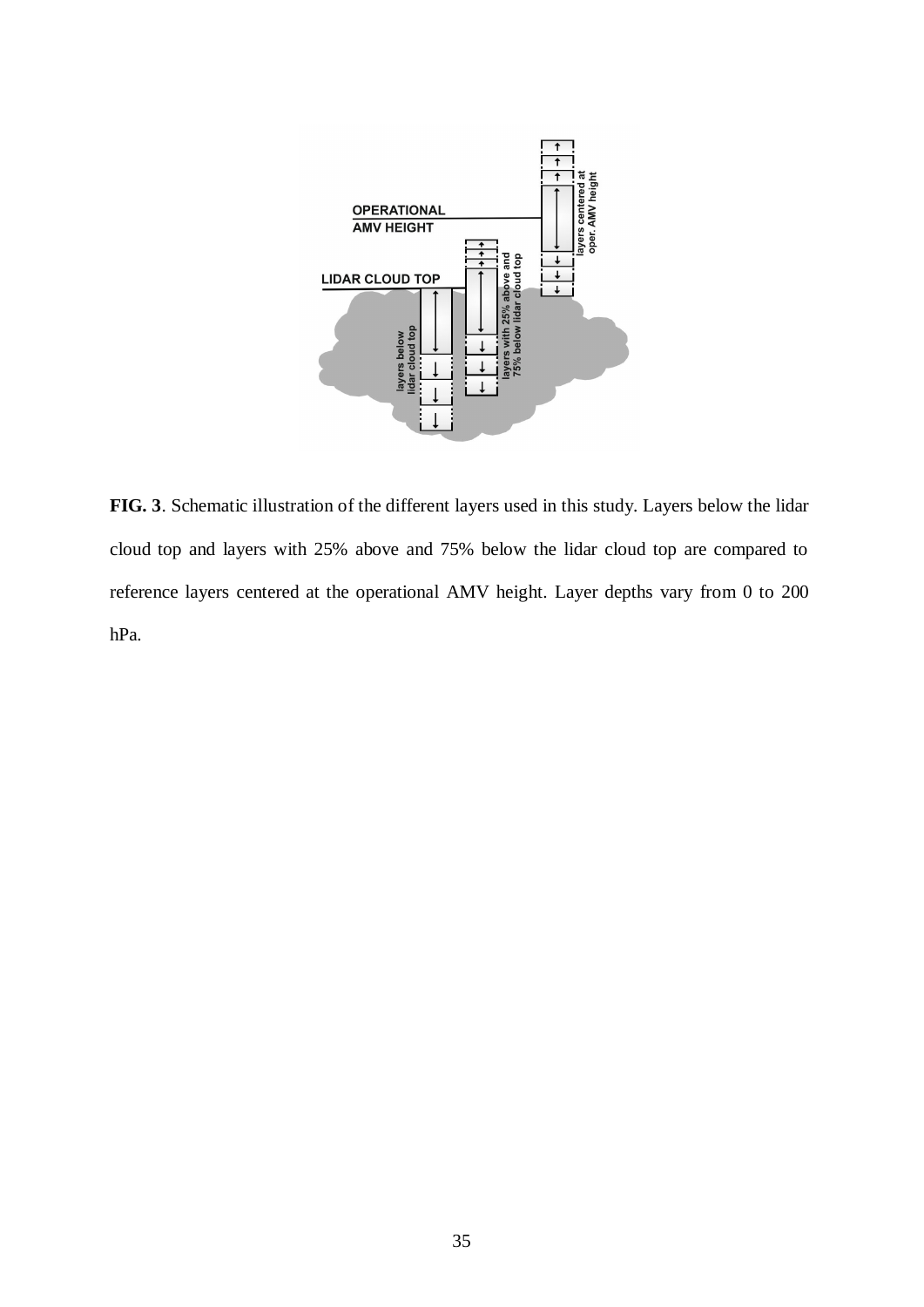

**FIG. 4**. Histogram of height differences (hPa) between original AMV pressure heights and lidar cloud-top heights for high-level and low-level AMVs combined. Positive values correspond to AMV heights that are below the respective lidar cloud top.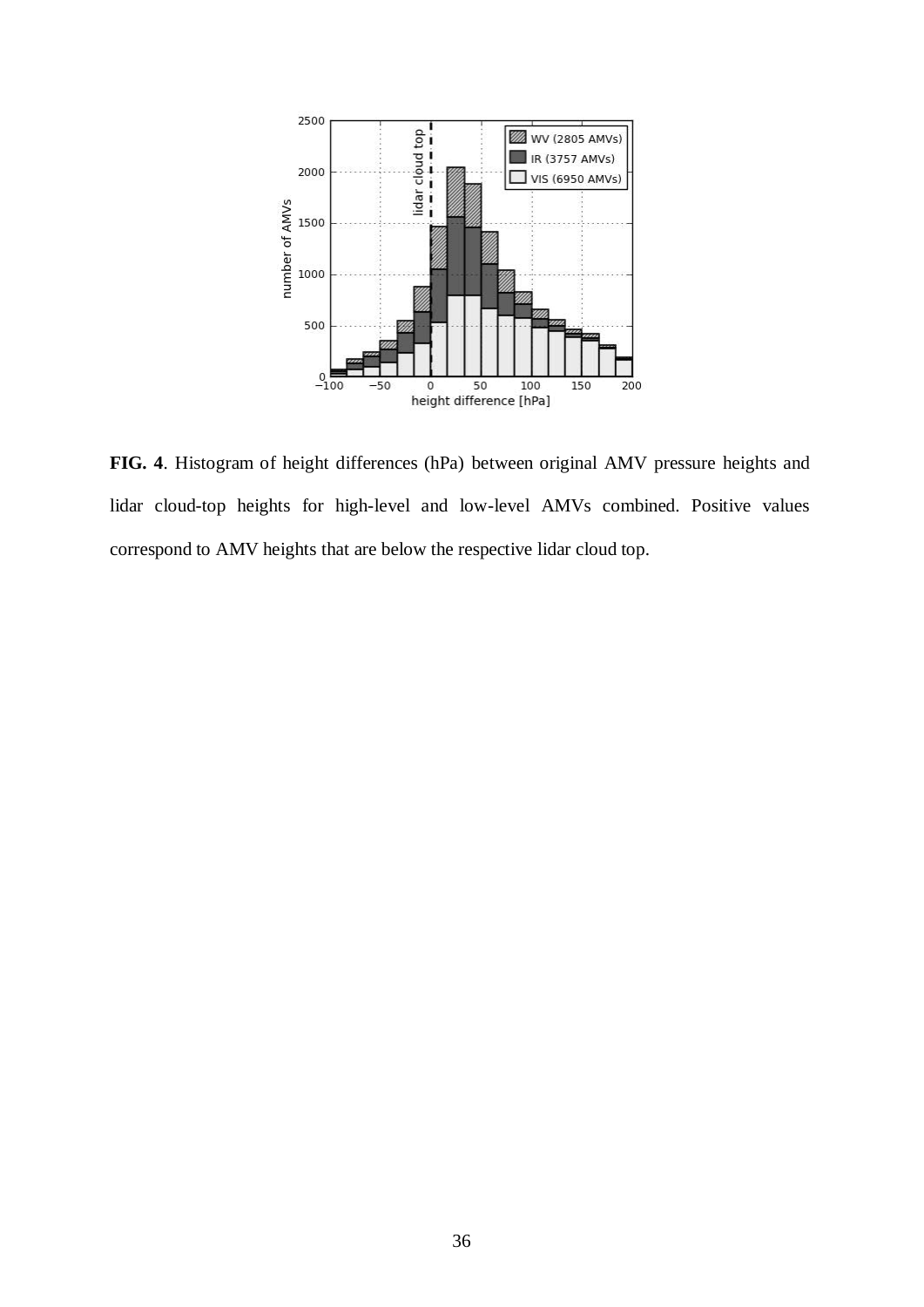

**FIG. 5**. Mean VRMS differences (upper panels) and wind speed bias (lower panels) between AMV winds and layer-averaged model winds for (a) high-level and (b) low-level Meteosat-10-AMVs. Numbers in brackets are AMV counts. Gray dashed lines represent layers centered at the original AMV pressure height; black lines represent layers below the lidar cloud-top height; black dotted lines represent layers with 25% above and 75% below the lidar cloud-top height (cf. legend).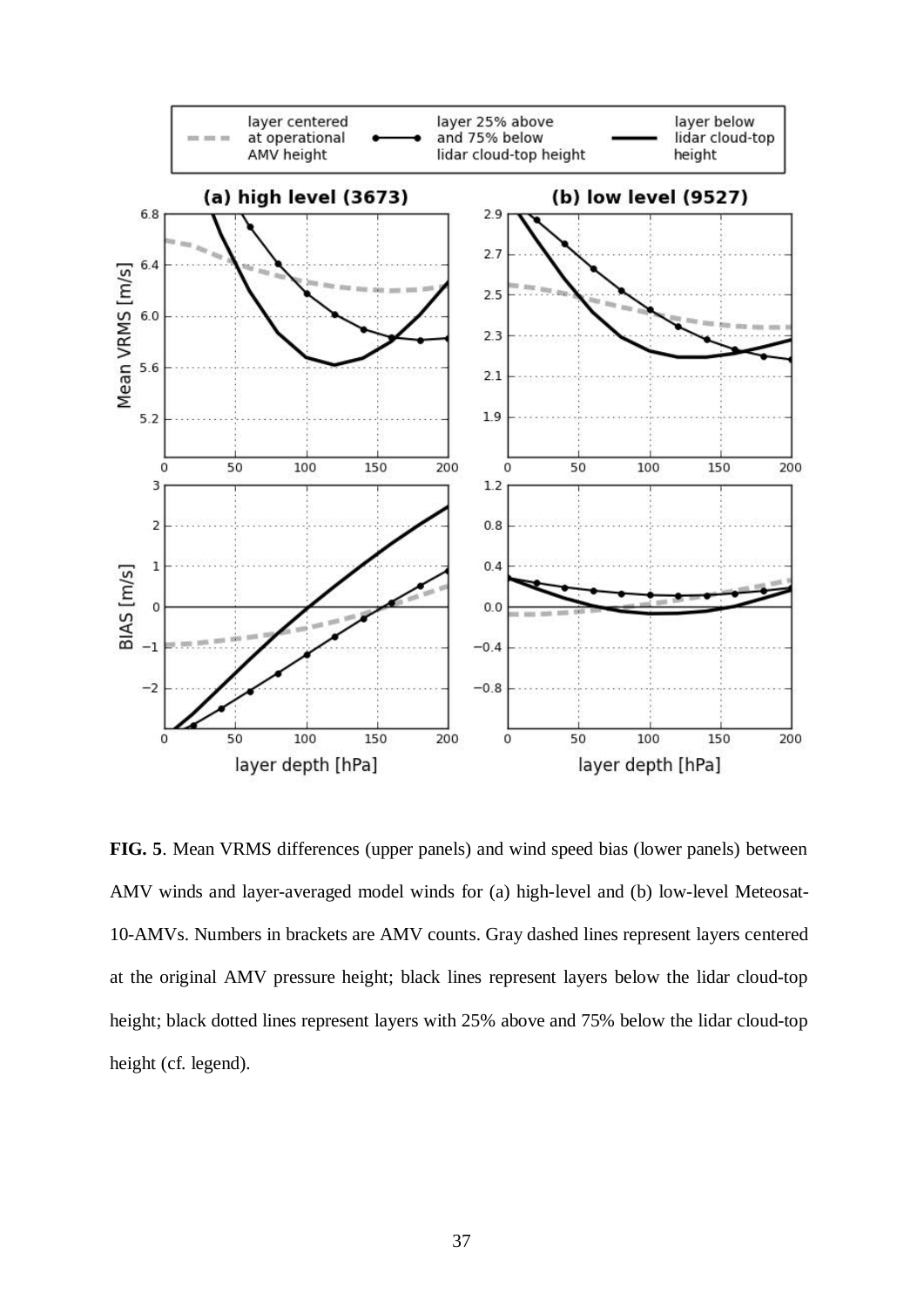

**FIG. 6**. Horizontal AMV error correlations of operational AMVs (dashed black line) and lidar-corrected layer-averaged AMVs (grey line) when compared to surrounding operational AMVs for Meteosat-10 winds from all levels as a function of horizontal distance between the AMVs. The dotted line shows the number of collocations used and corresponds to the y-axis on the right.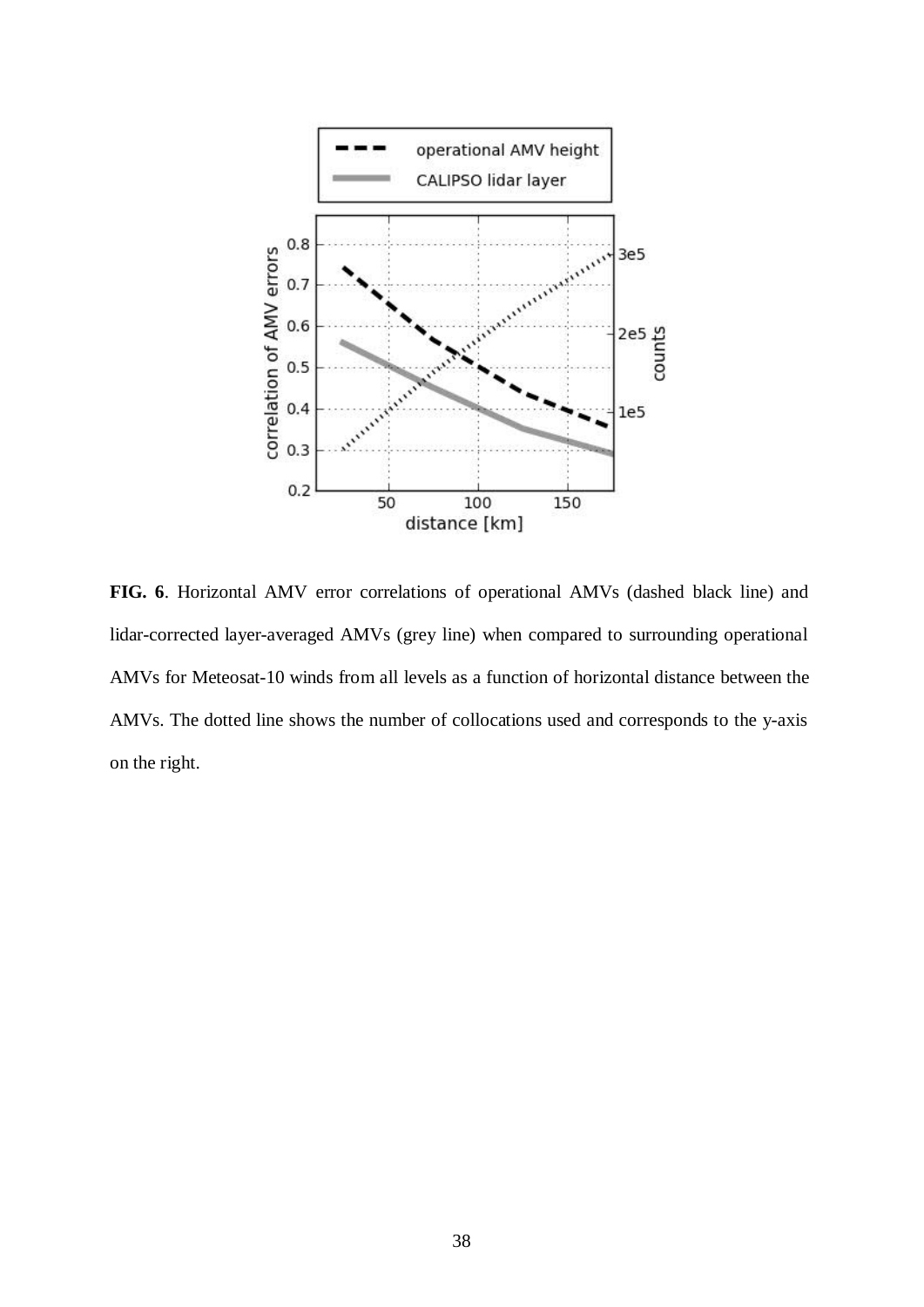

**FIG. 7**. Height bias correction functions for Meteosat-10 for a 30-day period (1 April 2013 – 6 May 2013) as a function of altitude. Different line styles indicate different satellite channels (cf. legend).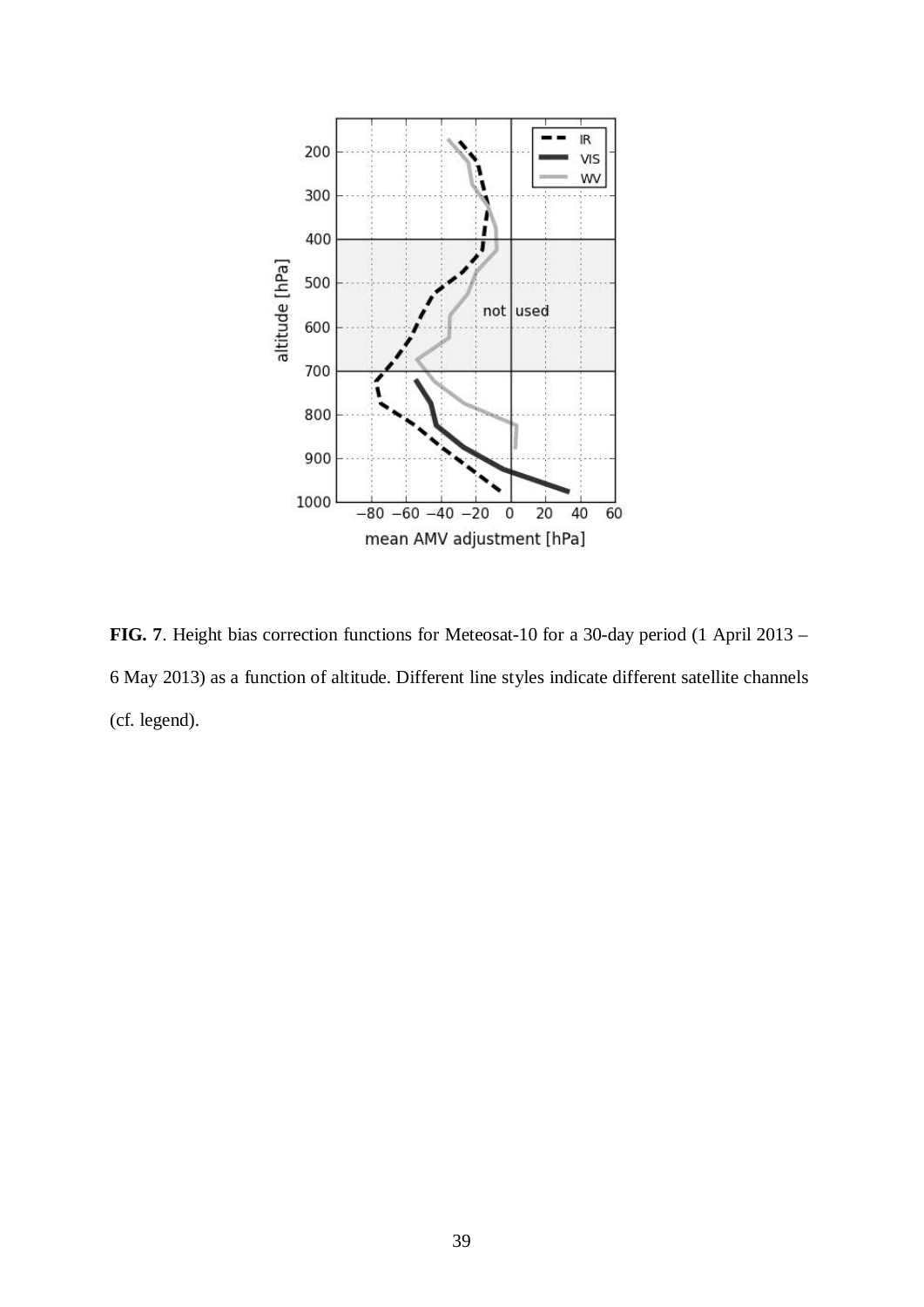

**FIG. 8**. Mean VRMS differences (upper panels) and wind speed bias (lower panels) between AMV and model first-guess winds for (a) high-level and (b) low-level Meteosat-10-AMVs. Numbers in brackets are AMV counts. *AMV oper* corresponds to the operational AMV height, *CALIPSO* to the direct lidar height correction. Different height bias correction functions are designated as *30days* (30-day mean), *30days hemi* (30-day mean with hemispheric and tropical sub-divisions) and *10days* (10-day mean). Results are shown both for layer-averages of 120-hPa deep layers and for discrete levels.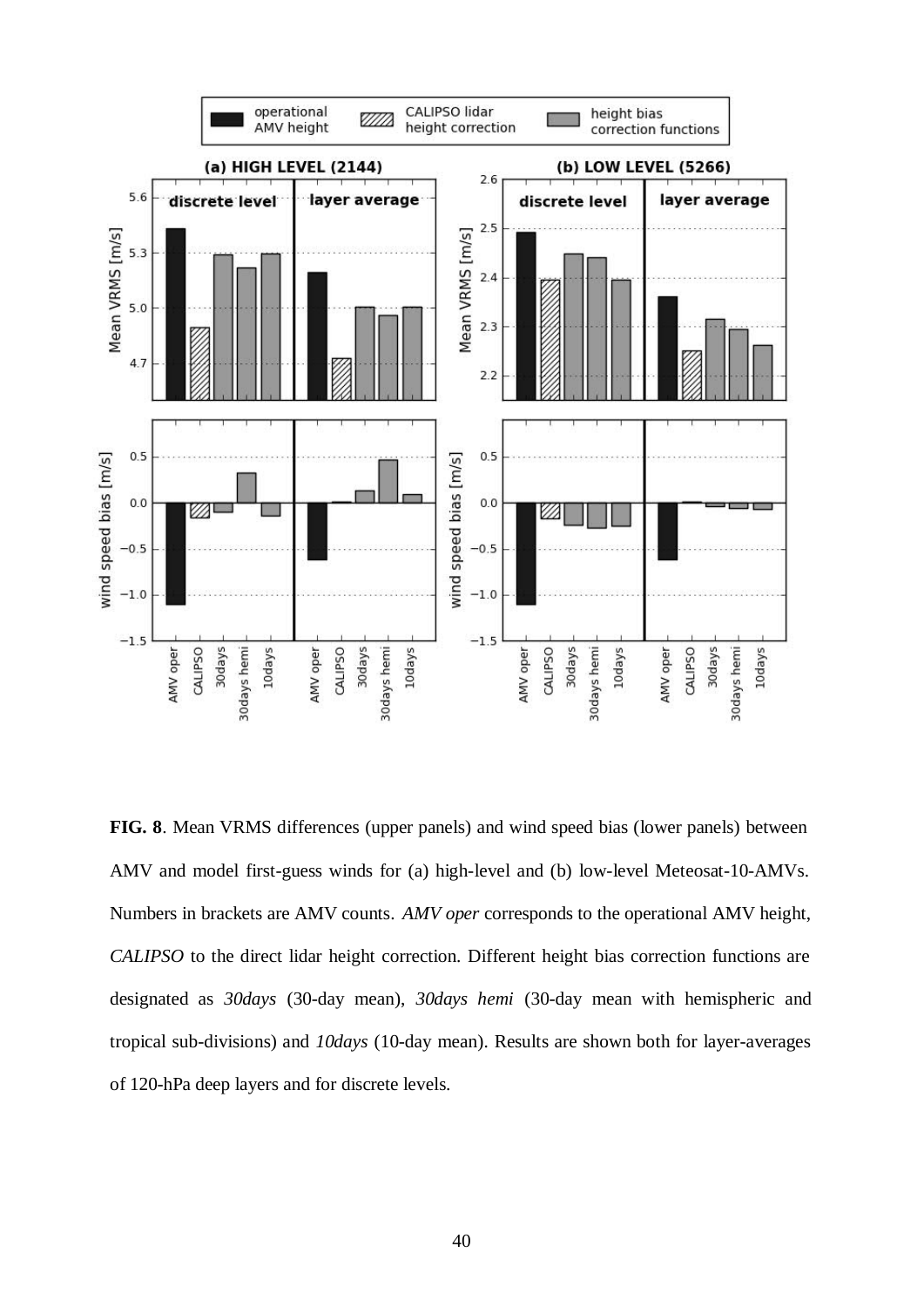

**FIG. 9**. Relative reduction of VRMS differences between AMV and model winds for assigning AMVs to layers/levels below the lidar cloud top (solid lines) and to layers/levels based on the height bias correction function for a 30-day mean (grey lines) instead of the discrete operational AMV heights. Hereby, black lines represent layer-averages and grey lines discrete levels relative to the respective height. Low- and high-level AMVs are combined. The level height in hPa below the cloud top is drawn at the mean pressure of the denoted layer on the x-axis.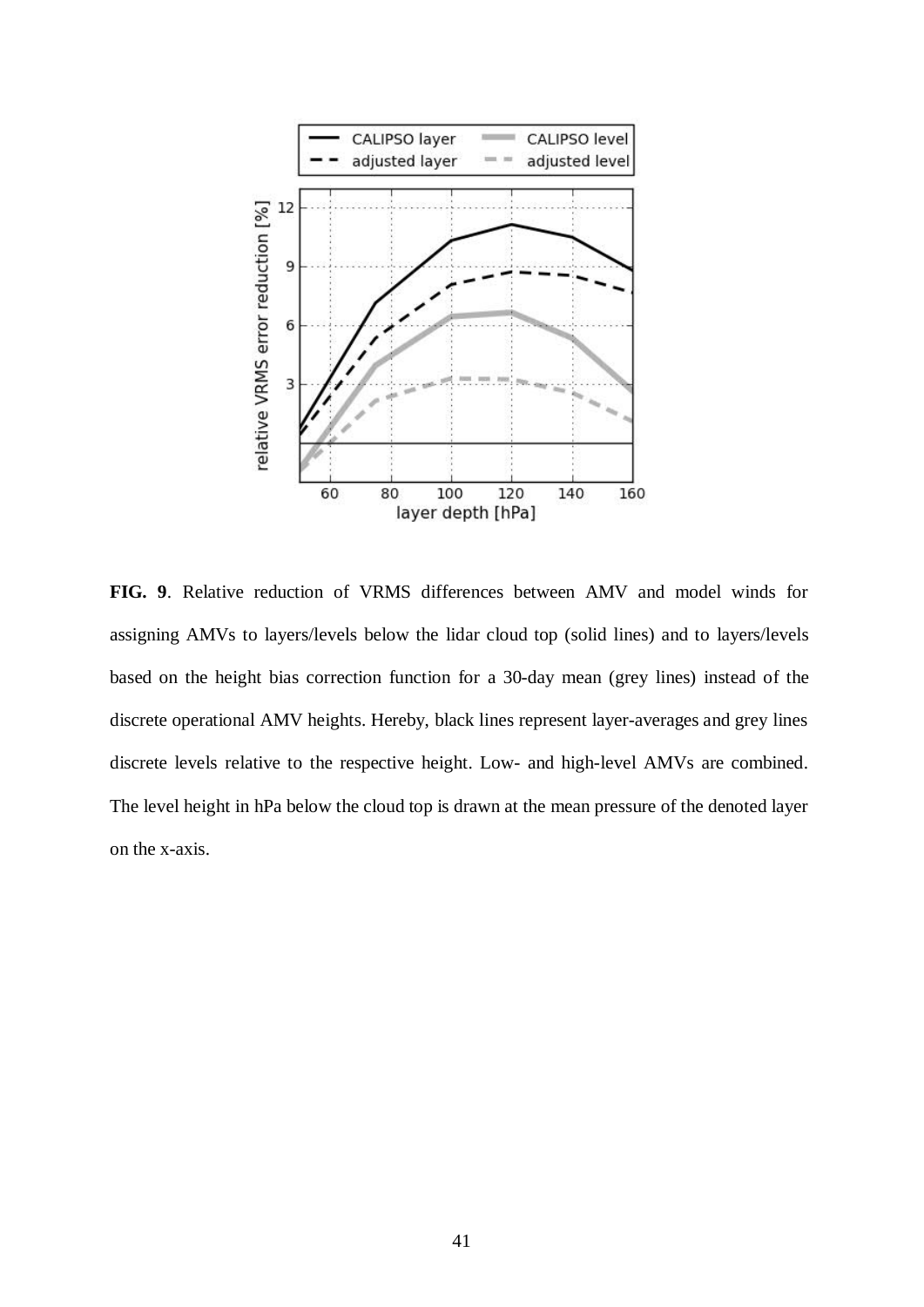

**FIG. 10**. As Fig. 3, but for (a) GOES high-level, (b) GOES low-level, (c) MTSAT-2 highlevel and (d) MTSAT-2 low-level AMVs.